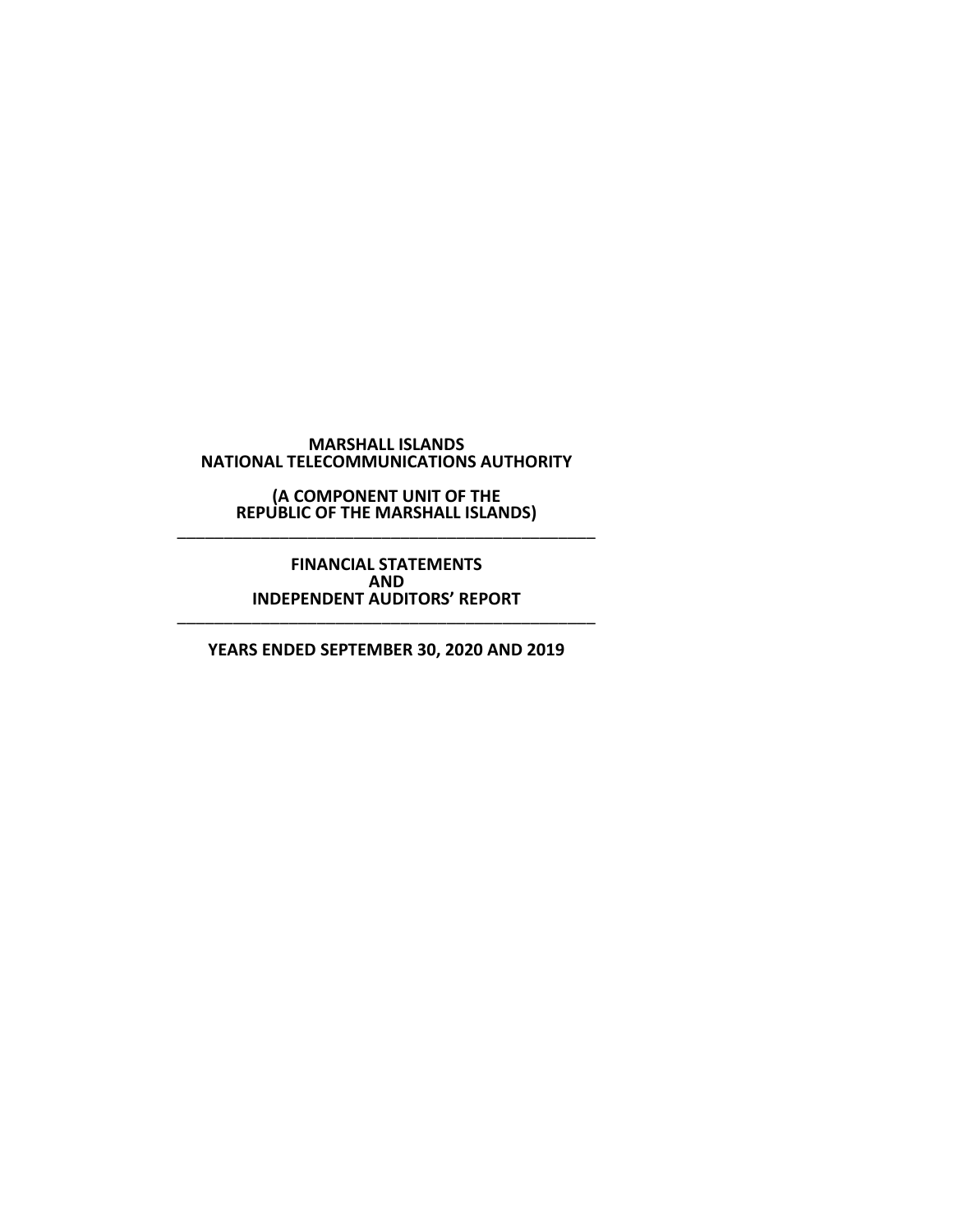# Table of Contents Years Ended September 30, 2020 and 2019

|      |                                                                                                                                                                                            | Page No. |
|------|--------------------------------------------------------------------------------------------------------------------------------------------------------------------------------------------|----------|
| I.   | Independent Auditors' Report                                                                                                                                                               | 1        |
| ΙΙ.  | Management's Discussion and Analysis                                                                                                                                                       | 3        |
| III. | <b>Financial Statements:</b>                                                                                                                                                               |          |
|      | <b>Statements of Net Position</b>                                                                                                                                                          | 10       |
|      | Statements of Revenues, Expenses and Changes in Net Position                                                                                                                               | 11       |
|      | <b>Statements of Cash Flows</b>                                                                                                                                                            | 12       |
|      | Notes to Financial Statements                                                                                                                                                              | 13       |
| IV.  | Independent Auditors' Report on Internal Control Over Financial<br>Reporting and on Compliance and Other Matters Based on an<br>Audit of Financial Statements Performed in Accordance With |          |
|      | <b>Government Auditing Standards</b>                                                                                                                                                       | 27       |
|      | Schedule of Findings and Responses                                                                                                                                                         | 29       |
|      | Unresolved Prior Year Findings                                                                                                                                                             | 30       |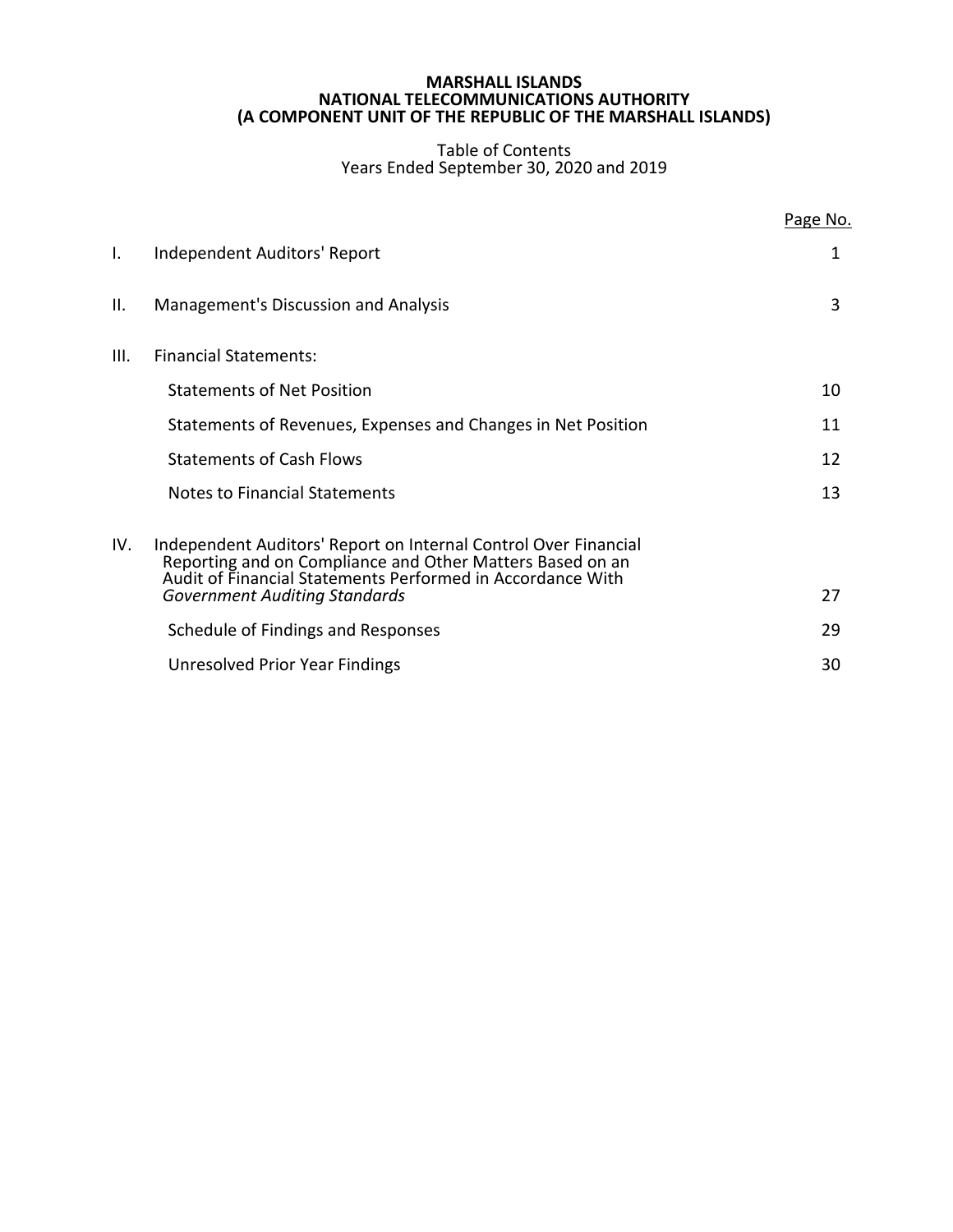# Deloitte.

Deloitte & Touche LLP 361 South Marine Corps Drive Tamuning, GU 96913 USA

Tel: +1 (671) 646-3884 Fax: +1 (671) 649-4265

www.deloitte.com

# **INDEPENDENT AUDITORS' REPORT**

Board of Directors Marshall Islands National Telecommunications Authority:

# **Report on the Financial Statements**

We have audited the accompanying financial statements of the Marshall Islands National Telecommunications Authority (NTA), a component unit of the Republic of the Marshall Islands (RepMar), which comprise the statements of net position as of September 30, 2020 and 2019, and the related statements of revenues, expenses and changes in net position and of cash flows for the years then ended, and the related notes to the financial statements.

# *Management's Responsibility for the Financial Statements*

Management is responsible for the preparation and fair presentation of these financial statements in accordance with accounting principles generally accepted in the United States of America; this includes the design, implementation, and maintenance of internal control relevant to the preparation and fair presentation of financial statements that are free from material misstatement, whether due to fraud or error.

# *Auditors' Responsibility*

Our responsibility is to express an opinion on these financial statements based on our audits. We conducted our audits in accordance with auditing standards generally accepted in the United States of America and the standards applicable to financial audits contained in *Government Auditing Standards*, issued by the Comptroller General of the United States. Those standards require that we plan and perform the audit to obtain reasonable assurance about whether the financial statements are free from material misstatement.

An audit involves performing procedures to obtain audit evidence about the amounts and disclosures in the financial statements. The procedures selected depend on the auditor's judgment, including the assessment of the risks of material misstatement of the financial statements, whether due to fraud or error. In making those risk assessments, the auditor considers internal control relevant to the entity's preparation and fair presentation of the financial statements in order to design audit procedures that are appropriate in the circumstances, but not for the purpose of expressing an opinion on the effectiveness of the entity's internal control. Accordingly, we express no such opinion. An audit also includes evaluating the appropriateness of accounting policies used and the reasonableness of significant accounting estimates made by management, as well as evaluating the overall presentation of the financial statements.

We believe that the audit evidence we have obtained is sufficient and appropriate to provide a basis for our audit opinion.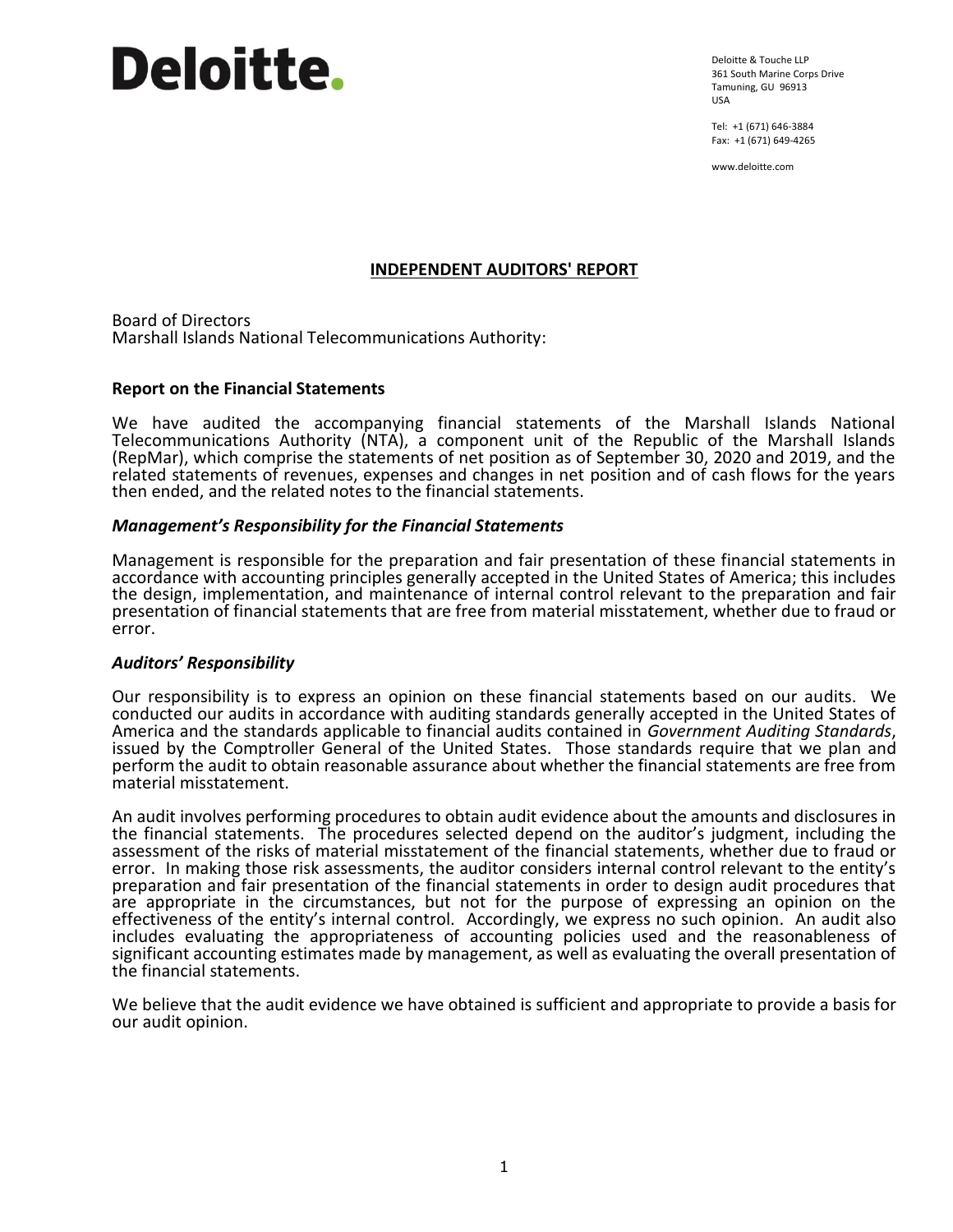# Deloitte.

# *Opinion*

In our opinion, the financial statements referred to above present fairly, in all material respects, the financial position of NTA as of September 30, 2020 and 2019, and the changes in its financial position and its cash flows for the years then ended in accordance with accounting principles generally accepted in the United States of America.

# *Emphasis of Matter*

# *COVID-19*

As discussed in Note 13 to the financial statements, NTA has determined that the COVID-19 pandemic may negatively impact its business, results of operations and net position and NTA is unable to reasonably estimate its ultimate financial impact. NTA may become dependent upon the financial support of RepMar as a result of the pandemic; however, the effect on RepMar of the pandemic is also uncertain, which may impact the ability to provide financial support to NTA. Our opinion is not modified with respect to this matter.

# *Other Matters*

# *Required Supplementary Information*

Accounting principles generally accepted in the United States of America require that the Management's Discussion and Analysis on pages 3 through 9 be presented to supplement the financial statements. Such information, although not a part of the financial statements, is required by the Governmental Accounting Standards Board who considers it to be an essential part of financial reporting for placing the financial statements in an appropriate operational, economic, or historical context. This supplementary information is the responsibility of NTA's management. We have applied certain limited procedures to the required supplementary information in accordance with auditing standards generally accepted in the United States of America, which consisted of inquiries of management about the methods of preparing the information and comparing the information for consistency with management's responses to our inquiries, the financial statements, and other knowledge we obtained during our audit of the financial statements. We do not express an opinion or provide any assurance on the information because the limited procedures do not provide us with sufficient evidence to express an opinion or provide any assurance.

# **Other Reporting Required by** *Government Auditing Standards*

In accordance with *Government Auditing Standards*, we have also issued our report dated May 14, 2021 on our consideration of NTA's internal control over financial reporting and on our tests of its compliance with certain provisions of laws, regulations, contracts, and grant agreements and other matters. The purpose of that report is solely to describe the scope of our testing of internal control over financial reporting and compliance and the results of that testing, and not to provide an opinion on the effectiveness of NTA's internal control over financial reporting or on compliance. That report is an integral part of an audit performed in accordance with *Government Auditing Standards* in considering NTA<sup>7</sup>s internal control over financial reporting and compliance.

leloit Nachellt

May 14, 2021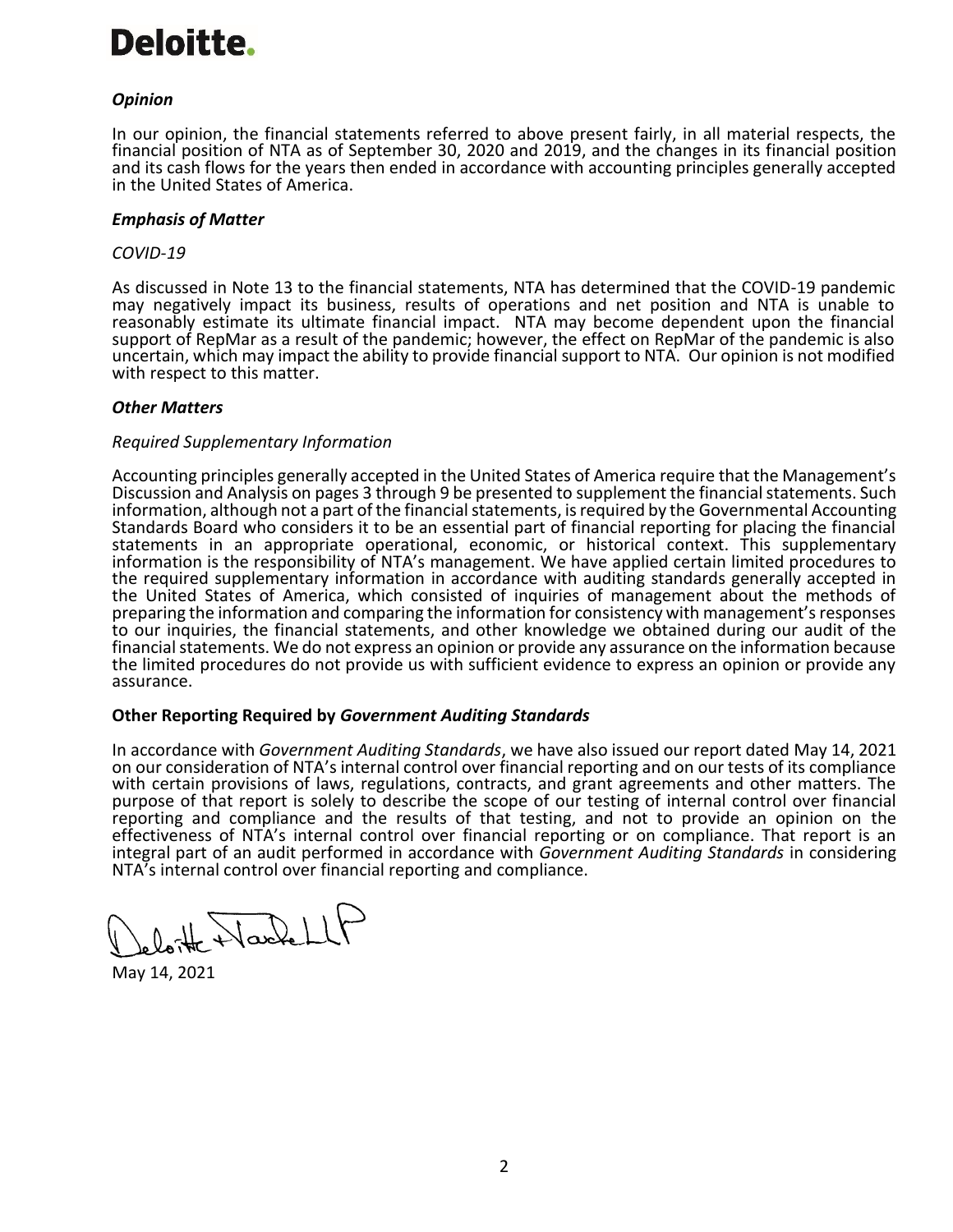Management's Discussion and Analysis Years Ended September 30, 2020 and 2019

#### **Overview**

The Marshall Islands National Telecommunications Authority (NTA) is the sole provider of communication, information and entertainment products to consumers, businesses and governmental agencies in the Marshall Islands. We offer voice, data and video services and solutions on our networks that are designed to meet customers demand for mobility, reliable network connectivity, security and control. We have a diverse workforce of approximately 139 employees as at 30<sup>th</sup> September 2020.

NTA is pleased to present its financial statements for fiscal year 2020 with fiscal years 2019 and 2018 prior year data presented for comparative purposes. The following unaudited management's discussion and analysis (MD&A) is required supplementary information.

There are four financial statements presented: the statement of net position, the statement of revenues and expenses, the statement of changes in net position, and the statement of cash flows. This discussion and analysis of NTA's financial statements provides an overview of its financial activities for the year.

#### **Statement of Net Position**

The statement of net position presents the assets, liabilities, and net position as of the end of the fiscal year. The statement of net position is a point of time financial statement. The purpose of the statement of net position is to present to the readers of the financial statements a fiscal snapshot of the Company. The statement of net position presents end of year data concerning assets (current and noncurrent), liabilities (current and noncurrent), and net position (assets minus liabilities). Significant statement of net position items are discussed in the footnotes to the financial statements.

From the data presented, readers of this statement of net position are able to determine the assets available to continue in the operation of the Company. They also are able to determine how much the Company owes vendors, investors and lending institutions. Finally, the statement of net position provides a picture of the net position (assets minus liabilities), which is a useful indicator of whether the financial position of the Company is improving or deteriorating. A summary of NTA's Statements of Net Position at September 30, 2020 compared with 2019 and 2018 is presented below:

#### **Summary Statements of Net Position** As of September 30

\$ % Change Change 2020 2019 2020-2019 2020-2019 2018 Assets: Current and other assets \$ 7,664,231 \$ 8,199,388 \$ (535,157) (6.5)% \$ 8,334,784 Capital assets 18,886,561 19,170,366 (283,805) (1.5)% 20,179,131 Total assets 26,550,792 27,369,754 (818,962) (3.0)% 28,513,915 Liabilities: Current and other liabilities 1,816,023 2,202,042 (386,019) (17.5)% 2,131,381 Long-term debt 17,066,097 18,786,873 (1,720,776) (9.2)% 20,434,230 Total liabilities 18,882,120 20,988,915 (2,106,795) (10.0)% 22,565,611 Net position: Net investment in capital assets 5,633,851 4,456,883 1,176,968 26.4% 4,078,295 Restricted 76,614 - 76,614 - Unrestricted 1,958,207 1,923,956 34,251 1.8% 1,870,009 Total net position **5 7,668,672 \$ 6,380,839 \$ 1,287,833** 20.2% \$ 5,948,304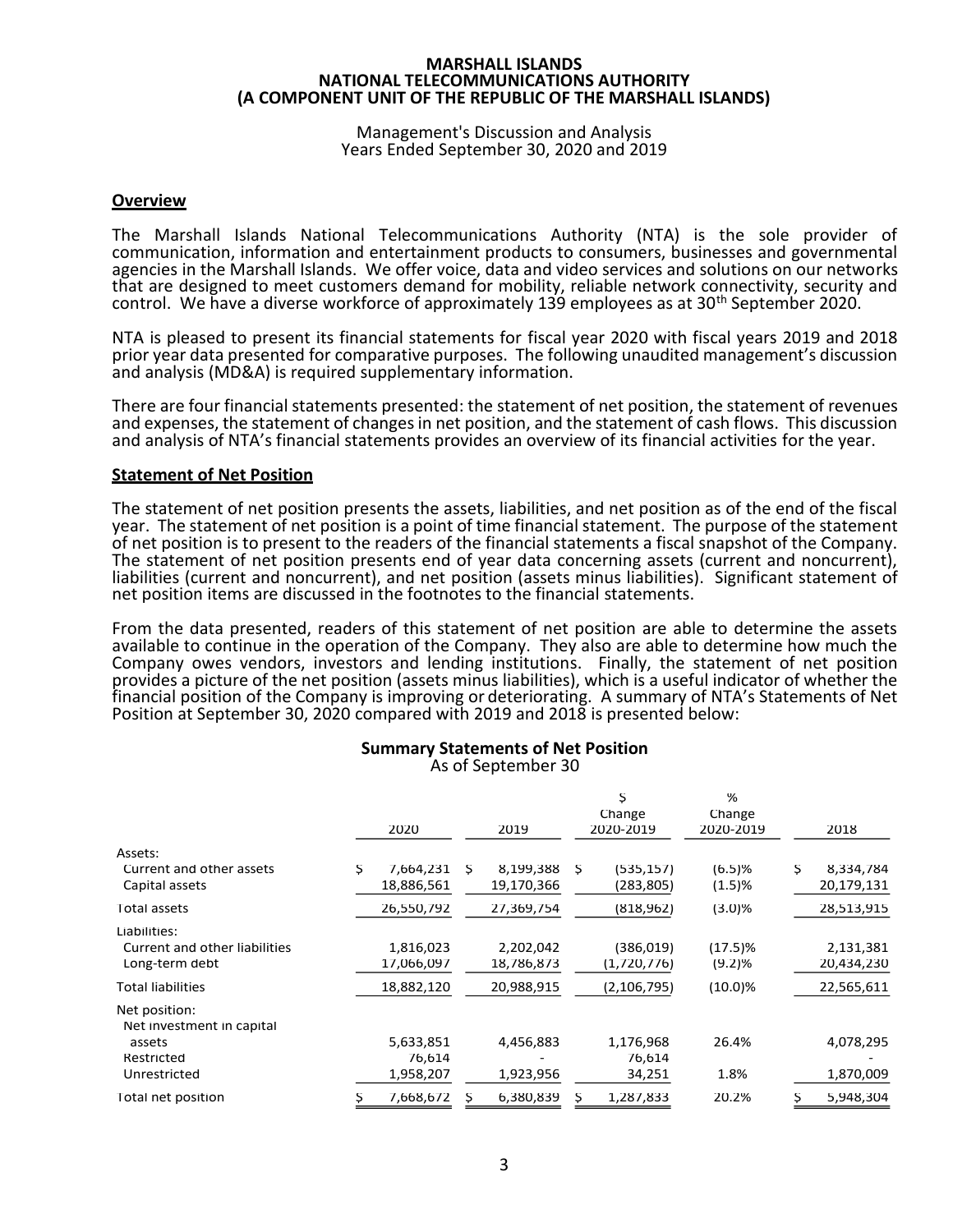Management's Discussion and Analysis Years Ended September 30, 2020 and 2019

# **Statement of Net Position, Continued**

Total assets of NTA decreased by \$1,144,161 (or 4%) from 2019 to 2018 and further decreased by \$818,962 (or 3%) from 2019 to 2020.

Current and other assets decreased by \$135,396 (or 1.6%) from 2018 to 2019 and further decreased by \$535,157 (or 6.5%) from 2019 to 2020. NTA has capitalized the cost of acquisition of the exclusive right to use a specified amount of fiber capacity for a period of time as Indefeasible Right of Use (IRU), which decreased by \$260,004 (or 6%) from 2018 to 2019 and decreased by \$260,003 (6.4%) from 2019 to 2020. This decrease was the result of annual amortization of this IRU over a period of 25 years. Cash and certificates of deposit decreased by \$151,671 (or 7%) from 2018 to 2019 and further decreased by \$291,605 (or 14.5%) from 2019 to 2020. Net accounts receivable increased by \$248,699 (or 22.1%) from 2018 to 2019 and further increased by \$285,529 (or 20.8%) from 2019 to 2020. Other receivables and current assets decreased by \$98,679 (or 49.6%) from 2018 to 2019 and further decreased by \$40,434 (or 40.3%) from 2019 to2020. Due to external carriers increased by \$30,539 (or 14%) from 2018 to 2019 and decreased by \$134,289 (or 53.9%) from 2019 to 2020.

Telecommunications plant in service decreased by \$90,888 (or 0.5%) from 2018 to 2019 and further decreased by \$581,943 (or 3.2%) from 2019 to 2020. These decreases are the result of depreciation expense recognized by NTA of \$2,406,598 in 2019 and \$2,478,078 in 2020 offset by plant additions and transfers from plant under construction of \$2,315,710 in 2019 and \$1,896,135 in 2020. Net plant under construction decreased by \$917,877 (or 43.2%) from 2018 to 2019 and increased by \$298,138 (or 24.7%) from 2019 to 2020.

Total liabilities of NTA decreased by \$1,576,696 (or 7%) from 2018 to 2019 and further decreased by \$2,106,795 (or 10%) from 2019 to 2020.

Current and other liabilities, excluding debt, increased by \$70,661 (or 3.3%) from 2018 to 2019 and decreased by \$386,019 (or 17.5%) from 2019 to 2020. Accounts payable, contracts payable and customer deposits increased by \$40,308 (or 2.4%) from 2018 to 2019 and decreased by \$436,077 (or 25.6%) from 2019 to 2020.

Long-term debt decreased by \$1,647,357 (8.1%) from 2018 to 2019 and further decreased by \$1,720,776 (or 9.2%) from 2019 to 2020. These decreases are the result of principal repayment of RUS debt in 2019 and 2020. This was made possible through cash subsidies received from RepMar of \$1,200,000 in 2019 and \$1,590,000 in 2020.

#### **Statement of Revenues, Expenses, and Changes in Net Position**

Total net position of NTA is affected by the changes in both assets and liabilities resulting in an increase in net position of \$432,535 (or 7.3%) in 2019 and an increase of \$1,287,833 (or 20.2%) in 2020.

Changes in total net position as presented on the statement of net position based on the activity presented in the statement of revenues, expenses, and changes in net position. The purpose of the statement is to present the revenues received by NTA, both operating and non-operating, and expenses incurred by NTA, operating and non-operating, and other revenues, expense, gains, and losses received or spent by NTA.

Generally speaking, operating revenues are received for providing telecommunications goods and services to various customers. Operating expenses are those expenses incurred to acquire or produce the goods or services provided in return for the operating revenues and to carry out the mission of NTA. Non-operating revenues are revenues received for which goods or services are not provided. In other words, these are considered non-exchange transactions whereby value is received by NTA without directly giving equal value in return. For example, investment income is non-operating because it is earned without providing telecommunications goods or services.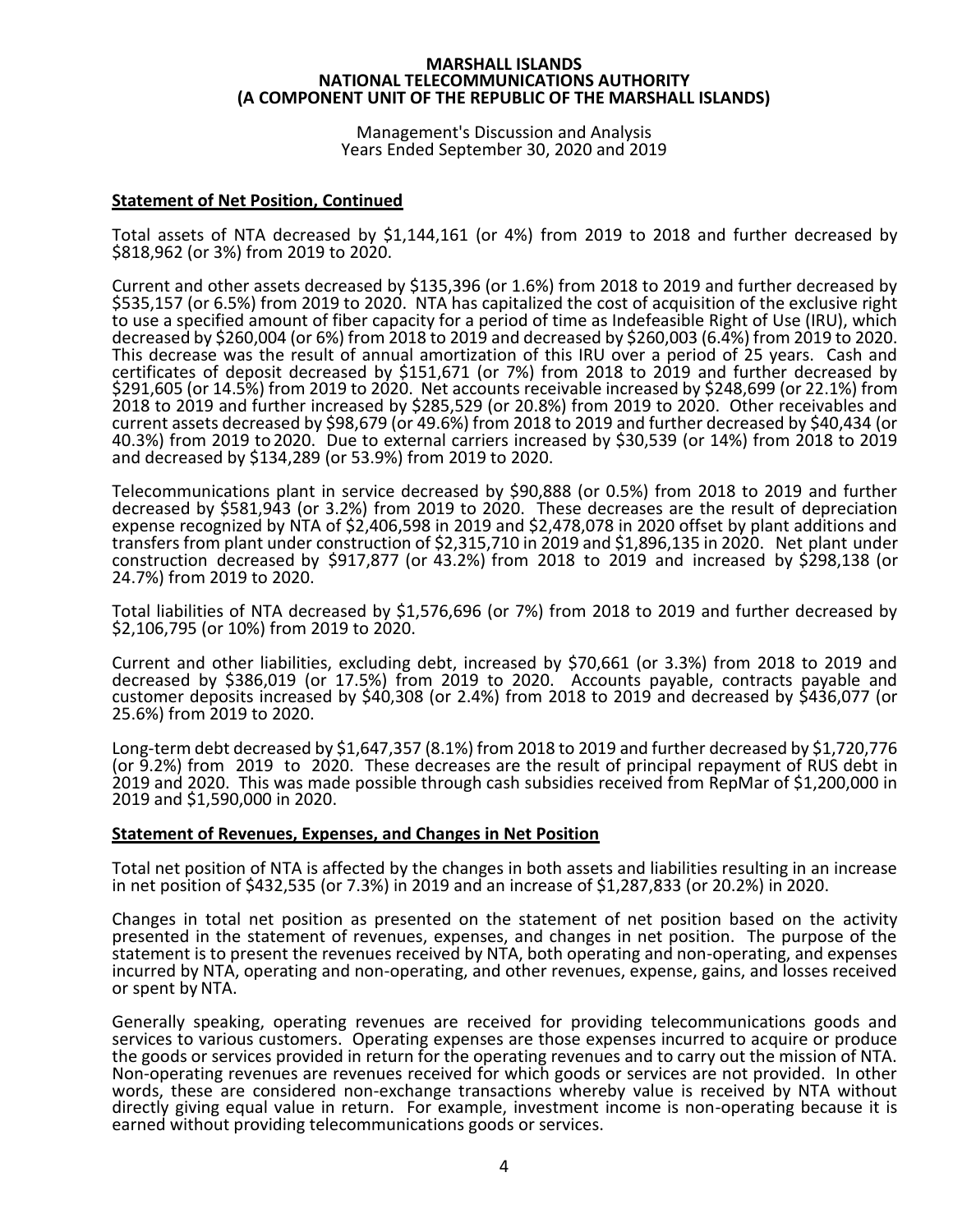Management's Discussion and Analysis Years Ended September 30, 2020 and 2019

# **Statement of Revenues, Expenses, and Changes in Net Position, Continued**

A summary of NTA's Statements of Revenues, Expenses and Changes in Net Position for the year ended September 30, 2020 compared with 2019 and 2018 is presented below:

#### **Summary Statements of Revenues, Expenses and Changes in Net Position** Years Ended September 30

|                        |   |           |   |           |   | S<br>Change | %<br>Change |   |           |
|------------------------|---|-----------|---|-----------|---|-------------|-------------|---|-----------|
|                        |   | 2020      |   | 2019      |   | 2020-2019   | 2020-2019   |   | 2018      |
| Operating:             |   |           |   |           |   |             |             |   |           |
| Operating revenues     | Ş | 8,660,196 | S | 8,130,401 | S | 529,795     | 6.5%        | Ş | 8,313,644 |
| Operating expenses     |   | 8,354,299 |   | 8,018,162 |   | 336,137     | 4.2%        |   | 8,273,497 |
| Operating income       |   | 305,897   |   | 112,239   |   | 193,658     | 172.5%      |   | 40,147    |
| Nonoperating:          |   |           |   |           |   |             |             |   |           |
| Nonoperating revenues  |   | 1,608,352 |   | 1,218,163 |   | 390,189     | 32.0%       |   | 1,519,399 |
| Nonoperating expenses  |   | 774,240   |   | 897,867   |   | (123,627)   | $(13.8)\%$  |   | 949,943   |
|                        |   | 834,112   |   | 320,296   |   | 513,816     | 160.4%      |   | 569,456   |
| Income before capital  |   |           |   |           |   |             |             |   |           |
| contributions          |   | 1,140,009 |   | 432,535   |   | 707,474     | 163.6%      |   | 609,603   |
| Capital contributions  |   | 147,824   |   |           |   | 147,824     |             |   |           |
| Change in net position |   | 1,287,833 | S | 432,535   |   | 855,298     | 197.7%      |   | 609,603   |

The Statement of Revenues, Expenses, and Changes in Net Position identifies the various revenue and expense items that affect net position. As indicated above, NTA's operating income increased by \$72,092 (179.6%) from 2018 to 2019 and further increased by \$193,658 (or 172.5%) from 2019 to 2020. Operating revenues decreased by \$183,243 (or 2.2%) from 2018 to 2019 due, in part, to a decrease in local network services revenues of \$215,830 while operating expenses decreased by \$255,335 (or 3.1%) from 2018 to 2019 due, in part, to a decrease in plant specific and nonspecific operations expenses of \$204,275, resulting in the increase in operating income of \$72,092. Operating revenues increased by \$529,795 (or 6.5%) from 2019 to 2020 due, in part, to an increase in 4G LTE and GSM services of \$713,200 and private line access revenues of \$215,941 offset by an increase in bad debts expense of \$439,165 while operating expenses increased by \$336,137 (or 4.2%) from 2019 to 2020, due, in part, to an increase in plant specific and nonspecific operations expenses of \$314,301, resulting in the increase in operating income of \$193,658. The improvement of operating profit was driven from the recognition of 4G LTE revenue and the introduction of the GSM unlimited plan in 2020. The business operations remained the same in 2020 except for neighbor island 2/3G project deployment.

Income before capital contributions decreased by \$177,068 (or 29%) from 2018 to 2019 and increased by \$707,474 (or 164%) from 2019 to 2020. Income before capital contributions is determined by operating income plus nonoperating revenues, net of nonoperating expenses. Nonoperating revenues consist of operating subsidies from RepMar as well as investment earnings while nonoperating expenses consist of interest expense on RUS debt.

Nonoperating revenues decreased by \$301,236 (or 19.8%) from 2018 to 2019 due to a decrease in RepMar operating subsidies of \$300,000 and increased by \$390,189 (or 32%) from 2019 to 2020 due to an increase in RepMar operating subsidies of \$390,000. The change in non-operating revenues is primarily due to a change in RepMar loan subsidies received by NTA. The successive receipt of RUS loan subsidies from RepMar is a potential game- changer to revitalize NTA operations.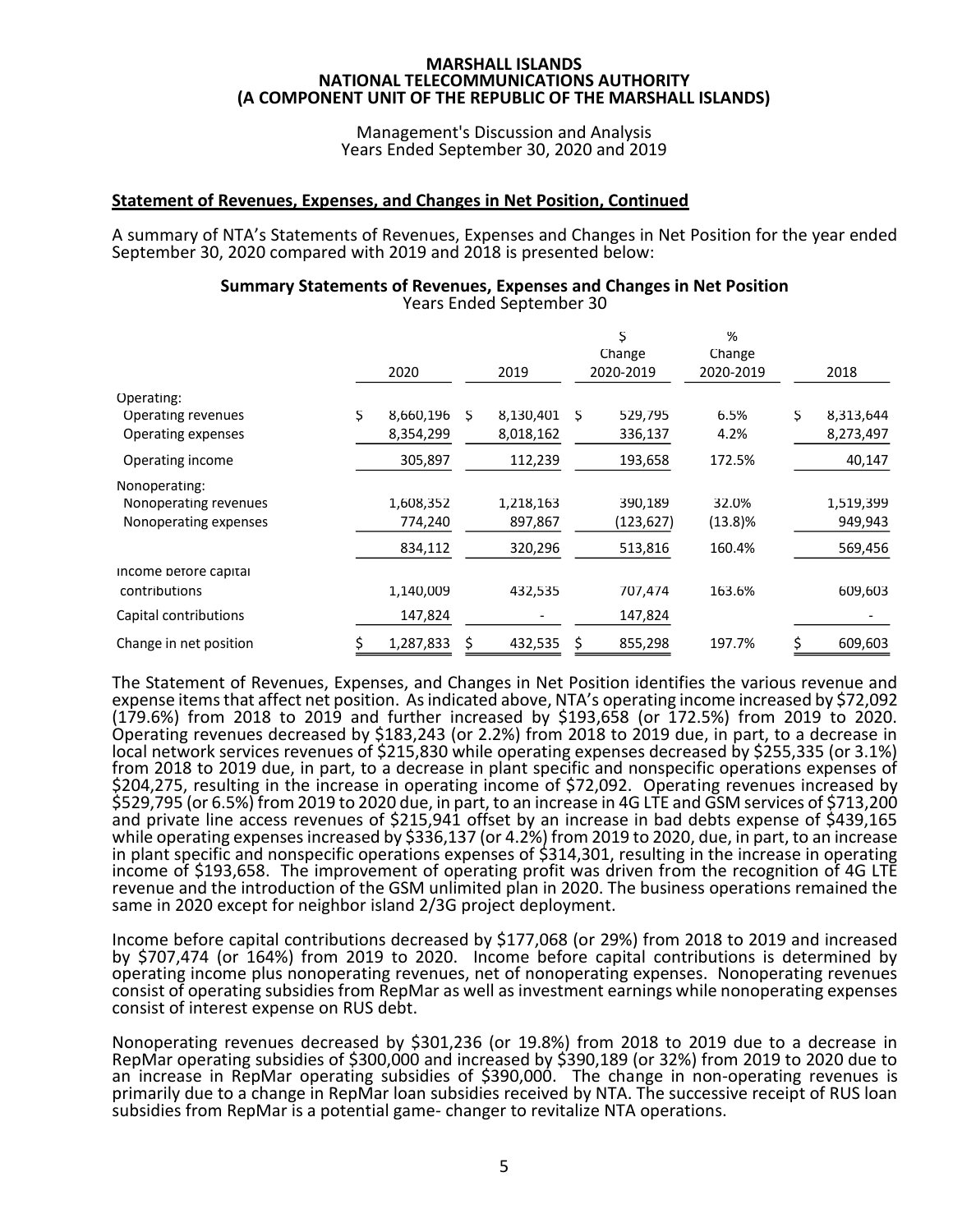Management's Discussion and Analysis Years Ended September 30, 2020 and 2019

#### **Statement of Revenues, Expenses, and Changes in Net Position, Continued**

A summary of operating and capital contributions received from RepMar by funding source for the year ended September 30, 2020 compared with 2019 and 2018 is presented below:

#### **Summary Schedule of RepMar Contributions** Years Ended September 30

|                                                                                                | 2020               | 2019                                  | Change<br>2020-2019  | %<br>Change<br>2020-2019 | 2018                         |
|------------------------------------------------------------------------------------------------|--------------------|---------------------------------------|----------------------|--------------------------|------------------------------|
| Operating contributions:<br>RepMar General Fund<br><b>ROC Taiwan</b><br>Capital contributions: | 950,000<br>640,000 | 1,200,000<br>$\overline{\phantom{0}}$ | (250,000)<br>640,000 | $(20.8)\%$               | 1,500,000<br>-               |
| <b>ROC Capital Projects</b>                                                                    | 147,824            |                                       | 147,824              |                          | $\qquad \qquad \blacksquare$ |
|                                                                                                | 1,737,824          | 1,200,000                             | 537,824              | 44.8%                    | 1,500,000                    |

The capital contributions received by NTA from RepMar during the year ended September 30, 2020 were for the purpose of upgrading telecommunication services in the outer islands, specifically, Jaluit and Namdrik Atolls, where DAMA tele-centers have been established.

Nonoperating expenses decreased by \$52,076 (or 5.5%) from 2018 to 2019 and further decreased by \$123,627 (or 13.8%) from 2019 to 2020. The decrease in nonoperating expenses is due to continued paydown of NTA debt with RUS resulting in continued decrease in interest expense.

A further overview of operating revenues as a comparison from 2019 to 2020 is shown as follows:

| <b>Operating revenue</b>              | <b>FY2020</b> | <b>FY2019</b> | Change    | %      | Management discussion and analysis on operating revenue                                                                                                                                                                                  |
|---------------------------------------|---------------|---------------|-----------|--------|------------------------------------------------------------------------------------------------------------------------------------------------------------------------------------------------------------------------------------------|
| Private line access                   | 5.064.289     | 4.848.349     | 215.941   | 4%     | Private line access increase in revenue due to increase in dsl installations in EY20.<br>compared to FY19.                                                                                                                               |
| Local cellular network services (GSM) | 2.009.084     | 1,812,397     | 196.687   | 11%    | Local cellular network services increased by 11% due to increase in numer of<br>subscribers in 2020 compared to 2019.                                                                                                                    |
| Long distance network services        | 598.665       | 652.557       | (53.892)  | $-8%$  | Decline in long distance network services is as expected as more customers use<br>social media to communicate with other parties.                                                                                                        |
| 4G LTE                                | 518.621       |               | 518.621   | 100%   | This year NTA started revenue sharing with Tivaka from March 2020 after Tivaka<br>recovered its initial capital investment in FY2017.                                                                                                    |
| Local network services                | 470.742       | 637.852       | (167.110) | $-26%$ | The decline in local network services by 26% from FY2019 relates to reclassifications<br>of other general installations to Miscallaneous revenue. Basic area revenue has<br>remained steady monthly at approximately \$39,000 per month. |
| <b>GSM Unlimited</b>                  | 194.579       |               | 194.579   | 100%   | This is a new plan that was launched in April 2020.                                                                                                                                                                                      |
| Wireless television services          | 162,000       | 168.059       | (6,060)   | $-4%$  | Wireless television decline is due to customer disconnections.                                                                                                                                                                           |
| Miscellaneous                         | 146.028       | 75.835        | 70.193    | 93%    | Increase in miscallaneous revenue is a result of increase in simpurchases, increase in<br>sale of mobile phones and accessories in FY2020 compared to FY2019.                                                                            |
| Bad debt expense                      | (503, 812)    | (64.647)      | (439.165) | 679%   | Bad debt expense increase is a result of slow paying customers in FY2020 compared<br>to FY2019.                                                                                                                                          |
| Total operating revenues              | 8.660.196     | 8.130.401     | 529.795   | 7%     |                                                                                                                                                                                                                                          |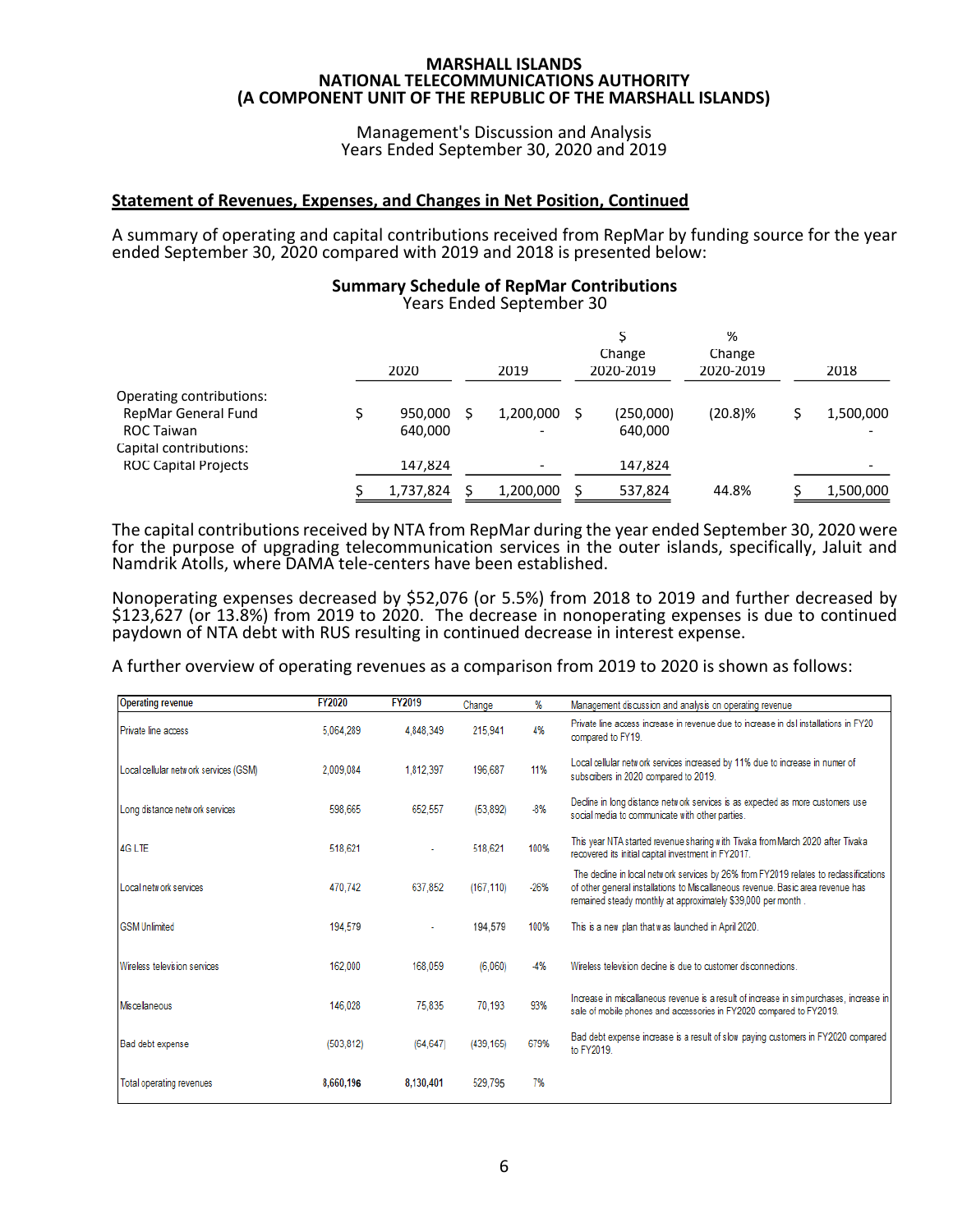Management's Discussion and Analysis Years Ended September 30, 2020 and 2019

# **Statement of Revenues, Expenses, and Changes in Net Position, Continued**

NTA strives to maintain low rates by regional standards, and the result has been similar total revenues over these years despite the changes in individual revenues as technology changes the way our customers use telecommunications services. In 2014, 2016, 2017, 2018, 2019 and 2020, NTA increased customer Internet speeds at no additional cost as upgrades and to service. NTA's plans to implement cap data usage, as is common in bigger markets to limit abuse and decrease bandwidth costs, is still under review.

The Board and Management team of NTA have been working on introducing new revenue streams to increase revenue and, as such, the 4G LTE investment in 2017. The 4G LTE investment through a joint venture with Tivaka was successful with the recognition of NTA's first 4G LTE revenue in March 2020. Management also launched an GSM Unlimited plan to cater to the growing demand for local calls. The two new revenue streams have boosted NTA's revenue line for the year ended September 30, 2020 by contributing a combined \$713,201.

#### **Capital Asset and Debt Administration**

#### Capital Assets

Net capital assets decreased by \$1,009,765 (or 5%) from 2018 to 2019 and further decreased by \$282,805 (or 1.5%) from 2019 to 2020. These decreases are the result of depreciation expense recognized by NTA of \$2,406,598 in 2019 and \$2,478,078 in 2020 offset by plant additions of \$1,775,251 in 2019 and \$2,298,014 in 2020. Plant under construction amount represents 90% of the neighbor island 2G/3G VSAT project under the joint venture with Intelsat.

A summary of NTA's capital assets at September 30, 2020 compared with 2019 and 2018 is presented below:

#### **Summary Schedule of Capital Assets** As of September 30

|                                      | 2020         |   | 2019         |   | Ş<br>Change<br>2020-2019 | %<br>Change<br>2020-2019 | 2018           |
|--------------------------------------|--------------|---|--------------|---|--------------------------|--------------------------|----------------|
| Nondepreciable plant assets:         |              |   |              |   |                          |                          |                |
| Plant under construction             | 1,504,200    | S | 1,206,062    | S | 298,138                  | 24.7%                    | 2,123,939      |
| Telecommunications plant in service: |              |   |              |   |                          |                          |                |
| General support assets               | 10,626,917   |   | 9,481,813    |   | 1,145,104                | 12.1%                    | 9,369,206      |
| Central office assets                | 14,721,035   |   | 14,438,617   |   | 282,418                  | 2.0%                     | 13,944,366     |
| Cable and wire facilities assets     | 11,994,871   |   | 11,994,871   |   |                          | 0.0%                     | 11,994,871     |
| Wireless phone assets                | 7,855,840    |   | 7,416,605    |   | 439,235                  | 5.9%                     | 5,731,123      |
| Wireless television assets           | 1,438,405    |   | 1,409,027    |   | 29,378                   | 2.1%                     | 1,385,657      |
|                                      | 46,637,068   |   | 44,740,933   |   | 1,896,135                | 4.2%                     | 42,425,223     |
| Accumulated depreciation             | (29,254,707) |   | (26,776,629) |   | (2,478,078)              | 9.3%                     | (24, 370, 031) |
|                                      | 17,382,361   |   | 17,964,304   |   | (581,943)                | (3.2)%                   | 18,055,192     |
|                                      | 18,886,561   |   | 19,170,366   | S | (283,805)                | (1.5)%                   | 20,179,131     |

Please refer to note 5 of the accompanying financial statements for additional information regarding NTA's capital assets.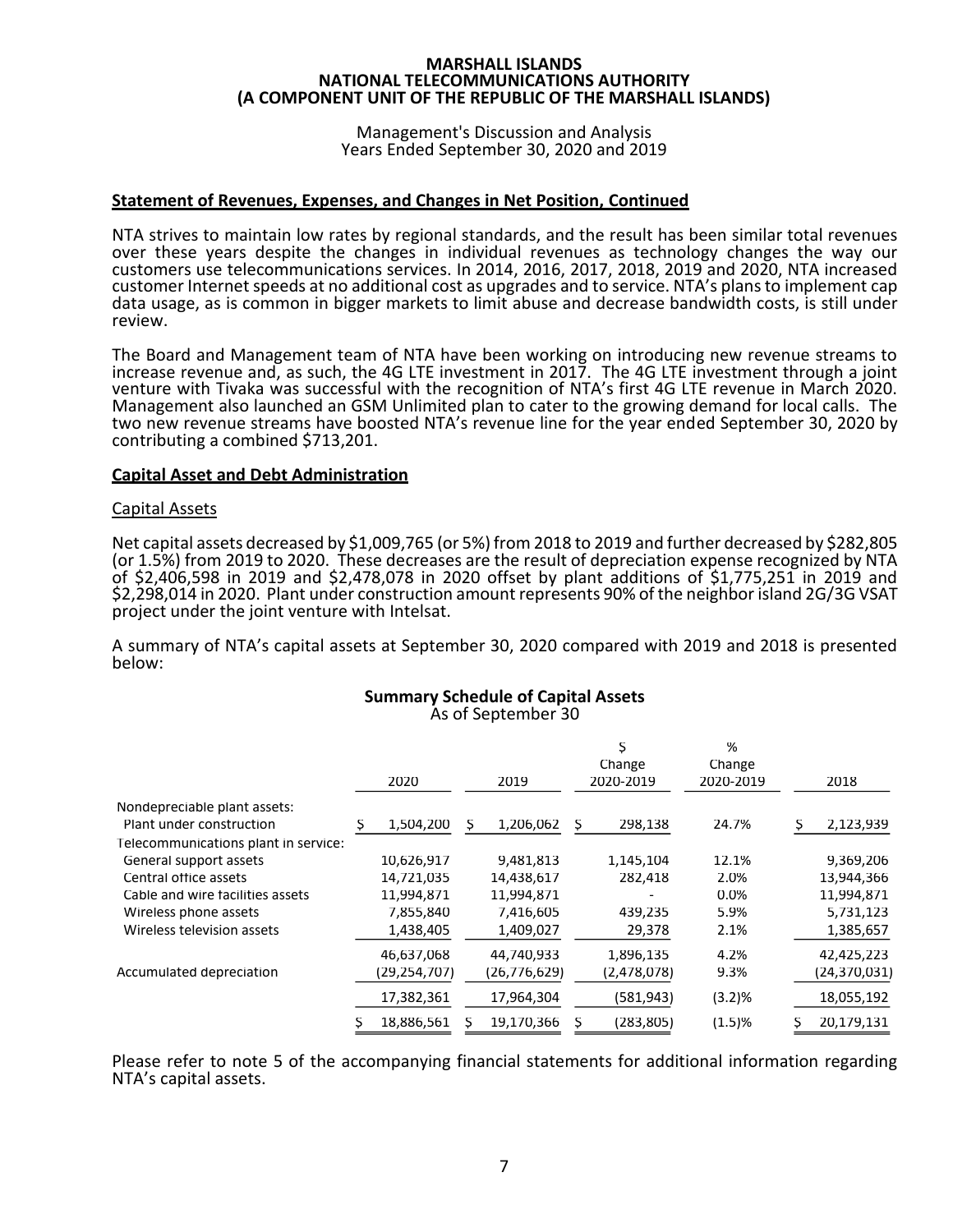Management's Discussion and Analysis Years Ended September 30, 2020 and 2019

# **Capital Asset and Debt Administration, Continued**

#### Long-Term Debt

In FY 2009, the Company entered into an \$18,500,000 RUS loan to finance part of the \$21,400,000 investment in the fiber optic cable project linking Kwajalein and Majuro to Guam. The small domestic market does not provide enough revenue opportunities to service this amount of debt, and NTA has been reliant upon government subsidies in 2012 and 2013 to meet its debt obligations. NTA did not receive any subsidies in FY2010 or 2011, and in 2012 was forced to default on the loan payments. The RepMar government as guarantor was required to make loan subsidy payments to NTA in order for NTA to make loan payments on the delinquent loans. In 2013, NTA began making reduced monthly loan payments covering slightly more than loan interest. No subsidies were provided by RepMar in 2014.

At September 30, 2015, NTA owed \$1,100,000 in RUS loan arrangements. In 2016, RepMar provided a subsidy payment of \$1,344,465 which allowed NTA to make payments on its RUS arrears. At September 30, 2016, NTA owed \$1,218,320 in RUS loan arrearages. In 2017, RepMar provided a subsidy payment of \$2,182,400 to NTA to pay for past arrangements with RUS. In February 2017, RepMar transferred \$1,800,000 to NTA from the \$2,182,400 that was appropriated in FY2017 national budget. The transfer allowed NTA to come current with its arrears with RUS. RepMar provided \$950,000 to NTA from the General Fund in FY2020. RepMar has appropriated \$500,000 to NTA in the FY2021 national budget for subsidy loan payments. NTA is current with its loan obligations with RUS.

Under the terms of the RUS loans, NTA is required to maintain a minimum times interest earned ratio of 1.5 from December 31, 2012 until maturity of the loans, and as of September 30, 2020, was in violation of this covenant.

In 2011, NTA entered into a \$1,000,000 loan agreement with the RMI to be paid in 10 annual installments of \$100,000. It was NTA's understanding that the loan would be converted to a grant; however, because of JEMFAC opposition, the conversion never took place. NTA was unable to make repayments from 2012 through 2018 and, as a result, NTA is also currently in default. In 2016, a non-cash operating subsidy from RepMar of \$300,000 was used to partially pay the outstanding loan; however, no further payments have been made on thisloan. The loan has been reclassified as a current liability as of September 30, 2020 and 2019 in the amount of \$700,000.

NTA does not have any available sources of credit and has outstanding loans as discussed above and is precluded from acquiring additional debt by the terms of the Rural Utilities Service loan.

Refer to Note 7 to the accompanying financial statements for additional discussion on NTA's long-term debt.

#### **Economic Outlook**

The telecommunications industry is capital intensive and in constant technological evolution. The fast changing technology resulted in traditional telecom revenue streams of long distance network services decrease by 76% and private line access (internet revenues) increase by 148 % over the 10 year period 2011 to 2020.

After taking the government guaranteed loan in 2010 from the RUS of \$18.5M to finance the fiber optic cable from Guam to Majuro, NTA has had to finance loan payments of \$2.5M annually while being challenged with increasing costs of doing business in the RMI.

To measure up to the global economy, the RUS loan facilitated the fiber connection between the RMI and Guam; however, the second most crucial game changer of deploying fiber to the homes was not covered in the loan, which meant that NTA would have to source this from cash available after paying for operating expenses and loan repayments.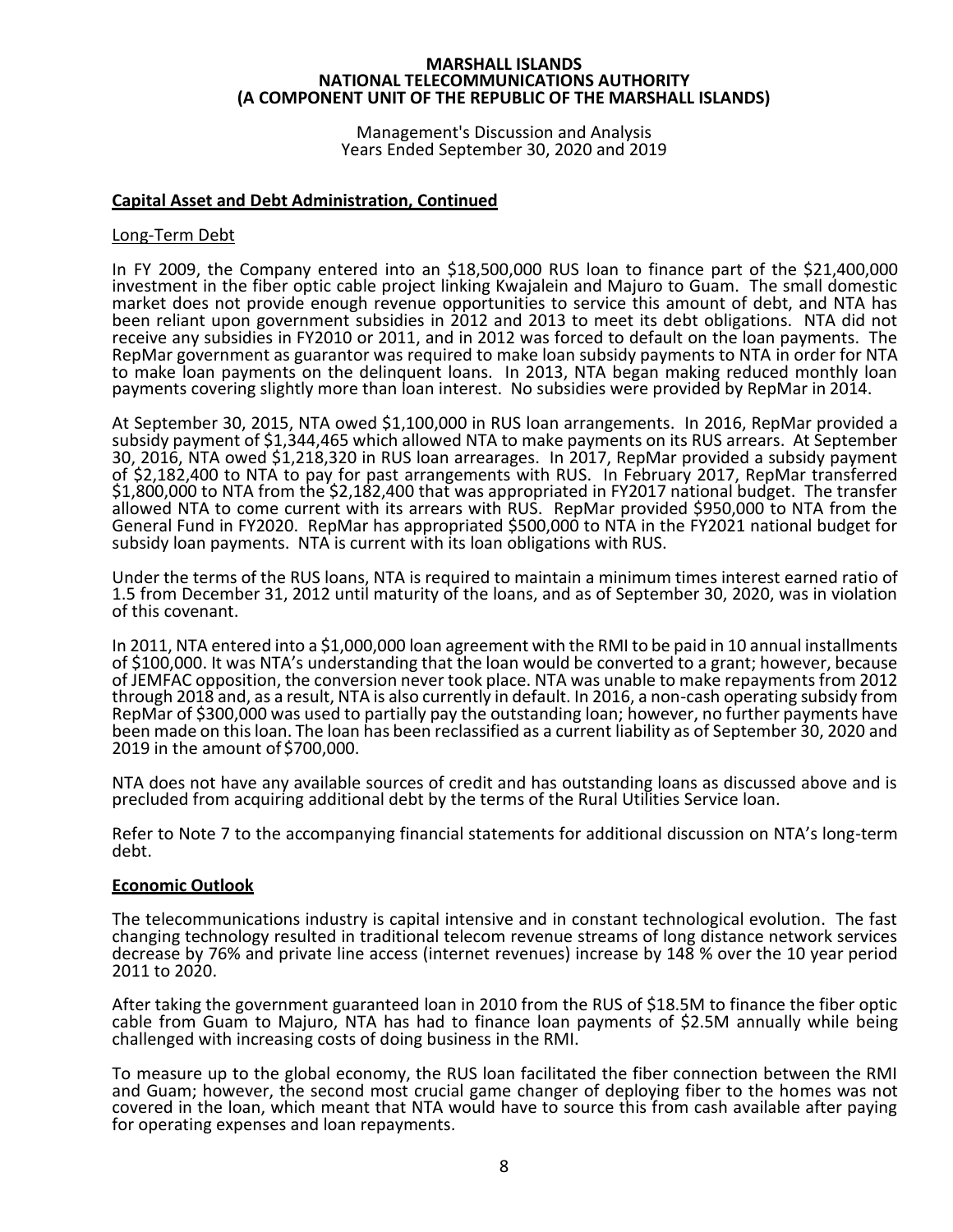Management's Discussion and Analysis Years Ended September 30, 2020 and 2019

#### **Economic Outlook, Continued**

The RMI government pledged to assist in this telecommunications infrastructure loan of up to \$1.5M annually. This resulted in continuous operating losses over the years because the revenue earned and collected was not sufficient to cover the growing cost of doing business in the Marshall Islands and the financing of the loan.

Unfortunately, with the small market in the RMI and with the RMI Government and its agencies being the major customer of NTA, cash flow problems prohibited the ability of NTA to rollout fiber to the homes.

To help improve the revenue base and inject more funding, the management team and Board decided to invite Tivaka to launch the 4G LTE network in the RMI under a joint venture whereby NTA was not required to finance the investment upfront. With the introduction of the 4G network in March of 2017, NTA was able to catch up to the rest of the world in terms of mobile technology and allow the RMI market an alternative to accessing fast internet as opposed to fiber to the homes as the challenges of rolling out fiber to the homes would take the next couple of years and willing stakeholders to work together to achieve the milestone.

By March 2020, Tivaka recovered the cost of their investment and NTA started recording 4G LTE revenue as a new revenue stream. This increased revenue for NTA in the financial year 2020 by \$518,621 and the subsequent years expected to increase revenue to the tune of \$1.1M average per year.

FY 2020 also marks the year that the neighboring island deployment of 2G/3G VSAT project commenced. This project is another arrangement just like the Tivaka arrangement where no upfront capital investment was required, Intelsat provided the equipment to install satellite on towers to be erected in over 70 sites all over RMI. The provision of outer island connectivity is part of NTA's strategy of growing the business responsibly and being a leader in Corporate Social Responsibility. As a Marshallese owned and Marshallese built Telecom, NTA strives itself in serving all of its people in Majuro and other isolated geographically challenged atolls providing ability for our people to connect to the outside world.

#### **Financial Contact**

This discussion and analysis is designed to provide NTA's customers and other interested parties with an overview of NTA's financial operations and financial condition. Should the reader have questions regarding the information included in this report or wishes to request additional financial information, please contact the Marshall Islands National Telecommunications Authority President/CEO at P.O. Box 1169, Majuro MH 96960.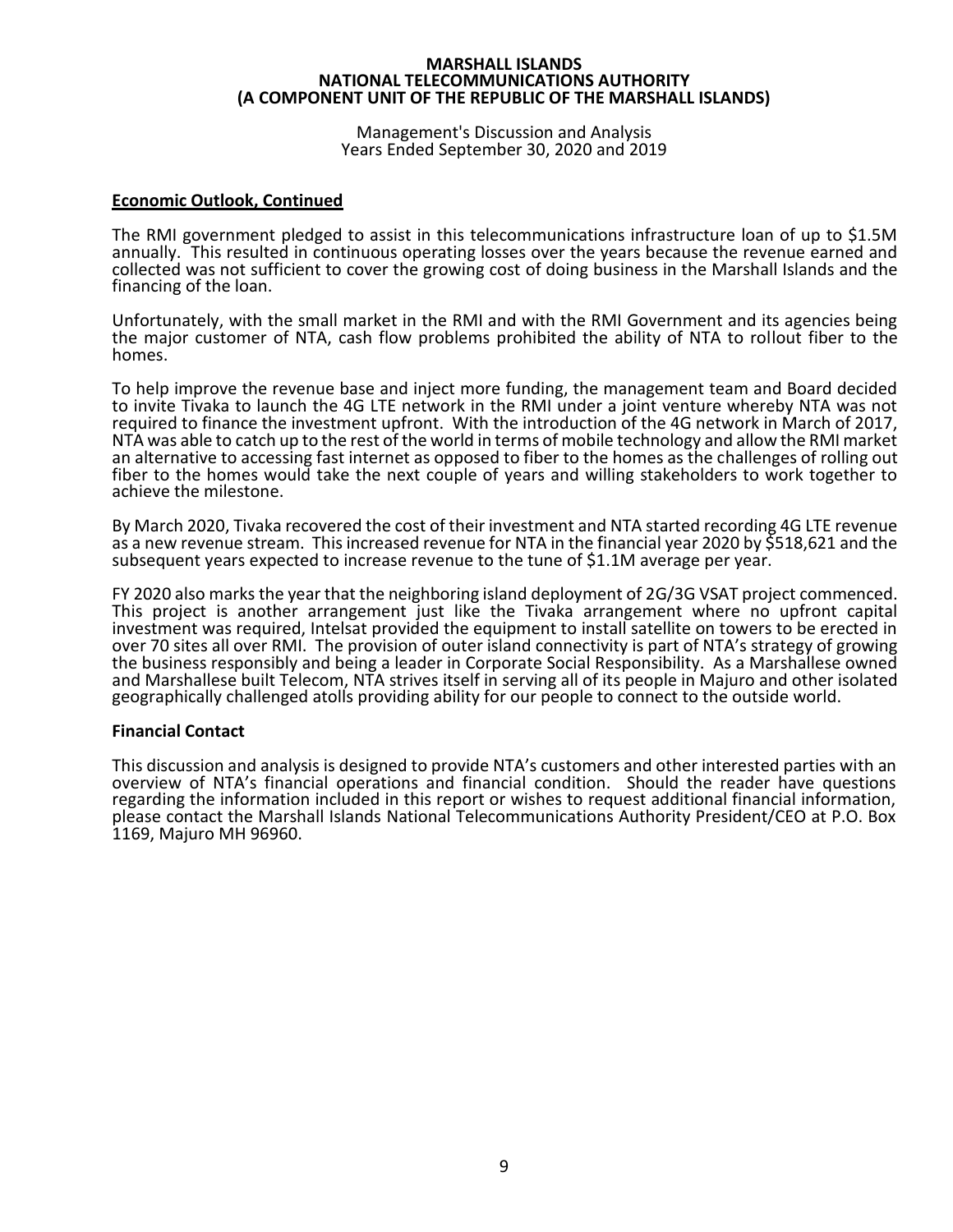# **MARSHALL ISLANDS**

# **NATIONAL TELECOMMUNICATIONS AUTHORITY**

# **(A COMPONENT UNIT OF THE REPUBLIC OF THE MARSHALL ISLANDS)**

# Statements of Net Position September 30, 2020 and 2019

|                                                                                  |    | 2020          | 2019       |
|----------------------------------------------------------------------------------|----|---------------|------------|
| <b>ASSETS</b>                                                                    |    |               |            |
| Current assets:                                                                  |    |               |            |
| Cash and cash equivalents                                                        | \$ | 884,380 \$    | 1,193,086  |
| Time certificates of deposit                                                     |    | 829,567       | 812,466    |
| Accounts receivable, net of an allowance for doubtful accounts of                |    |               |            |
| \$503,812 and \$45,705 at 2020 and 2019, respectively                            |    | 1,658,262     | 1,372,733  |
| Inventory                                                                        |    | 303,796       | 304,049    |
| Due from external carriers                                                       |    | 114,923       | 249,212    |
| Other receivables, net of an allowance for doubtful accounts of \$17,179 at 2019 |    | 39,322        | 65,523     |
| Other current assets                                                             |    | 20,594        | 34,827     |
| Total current assets                                                             |    | 3,850,844     | 4,031,896  |
| Advances for capital acquisitions                                                |    |               | 94,102     |
| Capital assets:                                                                  |    |               |            |
| Nondepreciable capital assets                                                    |    | 1,504,200     | 1,206,062  |
| Capital assets, net of accumulated depreciation                                  |    | 17,382,361    | 17,964,304 |
| Indefeasible right of use, net                                                   |    | 3,813,387     | 4,073,390  |
|                                                                                  | Ś. | 26,550,792 \$ | 27,369,754 |
| LIABILITIES AND NET POSITION                                                     |    |               |            |
| <b>Current liabilities:</b>                                                      |    |               |            |
| Current maturities of long-term debt                                             | \$ | 2,610,633 \$  | 2,525,283  |
| Accounts payable, trade                                                          |    | 565,414       | 685,516    |
| Contracts payable                                                                |    | 51,571        | 302,150    |
| Accounts payable, affiliates                                                     |    | 208,529       | 205,162    |
| Advance from RepMar                                                              |    | 300,000       | 300,000    |
| Customer deposits and advance billings                                           |    | 442,072       | 510,835    |
| Unearned revenue                                                                 |    | 18,248        |            |
| Other accrued liabilities                                                        |    | 230,189       | 198,379    |
| <b>Total current liabilities</b>                                                 |    | 4,426,656     | 4,727,325  |
| Long term debt, net of current portion                                           |    | 14,455,464    | 16,261,590 |
| <b>Total liabilities</b>                                                         |    | 18,882,120    | 20,988,915 |
| Commitments and contingencies                                                    |    |               |            |
| Net position:                                                                    |    |               |            |
| Net investment in capital assets                                                 |    | 5,633,851     | 4,456,883  |
| Restricted                                                                       |    | 76,614        |            |
| Unrestricted                                                                     |    | 1,958,207     | 1,923,956  |
| Total net position                                                               |    | 7,668,672     | 6,380,839  |
|                                                                                  |    | 26,550,792 \$ | 27,369,754 |

See accompanying notes to financial statements.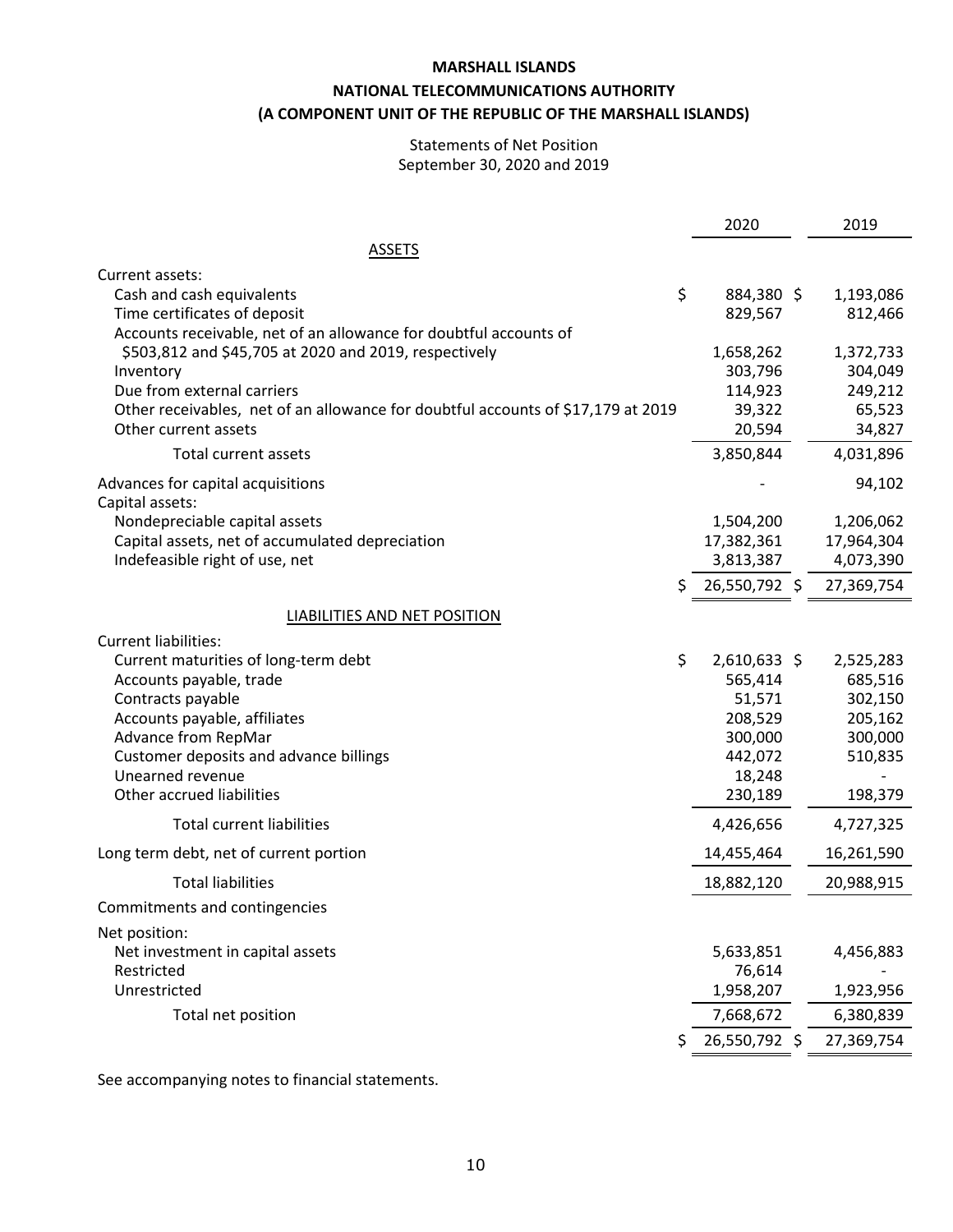# **MARSHALL ISLANDS**

# **NATIONAL TELECOMMUNICATIONS AUTHORITY**

# **(A COMPONENT UNIT OF THE REPUBLIC OF THE MARSHALL ISLANDS)**

# Statements of Revenues, Expenses and Changes in Net Position Years Ended September 30, 2020 and 2019

|                                     | 2020               | 2019       |
|-------------------------------------|--------------------|------------|
| Operating revenues:                 |                    |            |
| Private line access                 | \$<br>5,064,289 \$ | 4,848,348  |
| Local cellular network services     | 2,009,084          | 1,812,397  |
| Long distance network services      | 598,665            | 652,557    |
| <b>4G LTE services</b>              | 518,621            |            |
| Local network services              | 470,742            | 637,852    |
| GSM unlimited plan                  | 194,579            |            |
| Wireless television services        | 162,000            | 168,059    |
| Miscellaneous                       | 146,028            | 75,835     |
| Bad debt expense                    | (503, 812)         | (64, 647)  |
| Total operating revenues            | 8,660,196          | 8,130,401  |
| Operating expenses:                 |                    |            |
| Plant specific operations           | 3,019,284          | 2,732,909  |
| Depreciation and amortization       | 2,738,081          | 2,666,599  |
| Plant nonspecifc operations         | 1,377,574          | 1,349,648  |
| Corporate operations                | 577,362            | 661,463    |
| <b>Consumer operations</b>          | 641,998            | 607,543    |
| Total operating expenses            | 8,354,299          | 8,018,162  |
| Income from operations              | 305,897            | 112,239    |
| Nonoperating revenues (expenses):   |                    |            |
| Operating grant from RepMar         | 1,590,000          | 1,200,000  |
| Interest and dividends              | 18,352             | 18,163     |
| Interest expense                    | (774, 240)         | (897, 867) |
| Total nonoperating revenues, net    | 834,112            | 320,296    |
| Income before capital contributions | 1,140,009          | 432,535    |
| Capital contributions               | 147,824            |            |
| Change in net position              | 1,287,833          | 432,535    |
| Net position at beginning of year   | 6,380,839          | 5,948,304  |
| Net position at end of year         | \$<br>7,668,672 \$ | 6,380,839  |
|                                     |                    |            |

See accompanying notes to financial statements.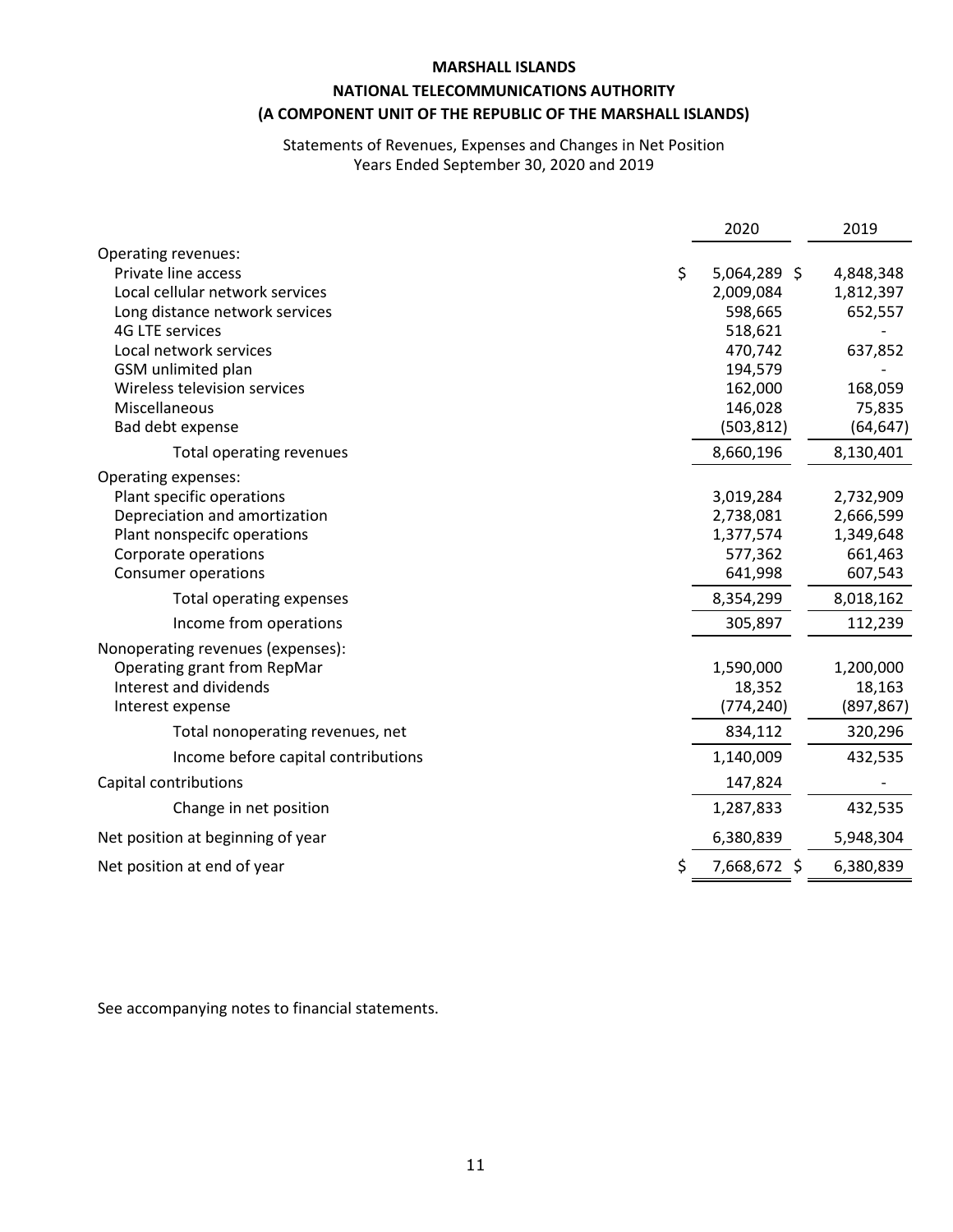# Statements of Cash Flows

Years Ended September 30, 2020 and 2019

|                                                                                            | 2020                                 | 2019        |
|--------------------------------------------------------------------------------------------|--------------------------------------|-------------|
| Cash flows from operating activities:                                                      |                                      |             |
| Cash received from customers                                                               | \$<br>8,484,642 \$                   | 8,449,646   |
| Cash payments to suppliers for goods and services                                          | (3,829,528)                          | (3,691,683) |
| Cash payments to employees for services                                                    | (1,857,129)                          | (1,787,992) |
| Net cash provided by operating activities                                                  | 2,797,985                            | 2,969,971   |
| Cash flows from noncapital financing activities:<br>RepMar operating grants received from: |                                      |             |
| <b>General Fund</b><br><b>ROC Taiwan Fund</b>                                              | 950,000<br>640,000                   | 1,200,000   |
| Net cash provided by noncapital financing activities                                       | 1,590,000                            | 1,200,000   |
| Cash flows from capital and related financing activities:                                  |                                      |             |
| Additions to property, plant and equipment                                                 | (2, 298, 014)                        | (1,775,251) |
| RepMar capital grant received                                                              | 147,824                              |             |
| Principal paid on RUS long-term debt                                                       | (1,720,776)                          | (1,647,358) |
| Interest paid on RUS long-term debt                                                        | (826, 976)                           | (917, 196)  |
| Net cash used for capital and related financing activities                                 | (4,697,942)                          | (4,339,805) |
| Cash flows from investing activities:                                                      |                                      |             |
| Net increase in time certificates of deposits                                              | (17, 101)                            | (16, 532)   |
| Interest received                                                                          | 18,352                               | 18,163      |
| Net cash provided by investing activities                                                  | 1,251                                | 1,631       |
| Net change in cash and cash equivalents                                                    | (308, 706)                           | (168, 203)  |
| Cash and cash equivalents at beginning of year                                             | 1,193,086                            | 1,361,289   |
| Cash and cash equivalents at end of year                                                   | \$<br>884,380 \$                     | 1,193,086   |
| Reconciliation of income from operations to net cash provided by                           |                                      |             |
| operating activities:                                                                      |                                      |             |
| Income from operations                                                                     | \$<br>305,897 \$                     | 112,239     |
| Adjustments to reconcile income from operations to net cash                                |                                      |             |
| provided by operating activities:                                                          |                                      |             |
| Depreciation and amortization                                                              | 2,738,081                            | 2,666,599   |
| Provision for doubtful accounts<br>(Increase) decrease in assets:                          | 503,812                              | 64,647      |
| Accounts receivable                                                                        | (789, 341)                           | (313, 347)  |
| Inventory                                                                                  | 253                                  | (1,618)     |
| Due from external carriers and other receivables                                           | 160,490                              | 5,564       |
| Other current assets                                                                       | 14,233                               | 62,576      |
| Increase (decrease) in liabilities:                                                        |                                      |             |
| Accounts payable                                                                           | (120, 102)                           | 291,722     |
| Accounts payable, affiliates                                                               | 3,367                                | 3,848       |
| Customer deposits and advanced billings                                                    | (68, 763)                            | 47,388      |
| Unearned revenue                                                                           | 18,248                               |             |
| Other accrued liabilities                                                                  | 31,810                               | 30,353      |
| Net cash provided by operating activities                                                  | \$<br>2,797,985 \$                   | 2,969,971   |
| Supplemental information on noncash activities:                                            |                                      |             |
| Noncash increase in property, plant and equipment                                          | \$<br>52,736 \$                      | 19,329      |
| Capitalized interest                                                                       | (52, 736)                            | (19, 329)   |
|                                                                                            | \$<br>\$<br>$\overline{\phantom{a}}$ |             |

See accompanying notes to financial statements.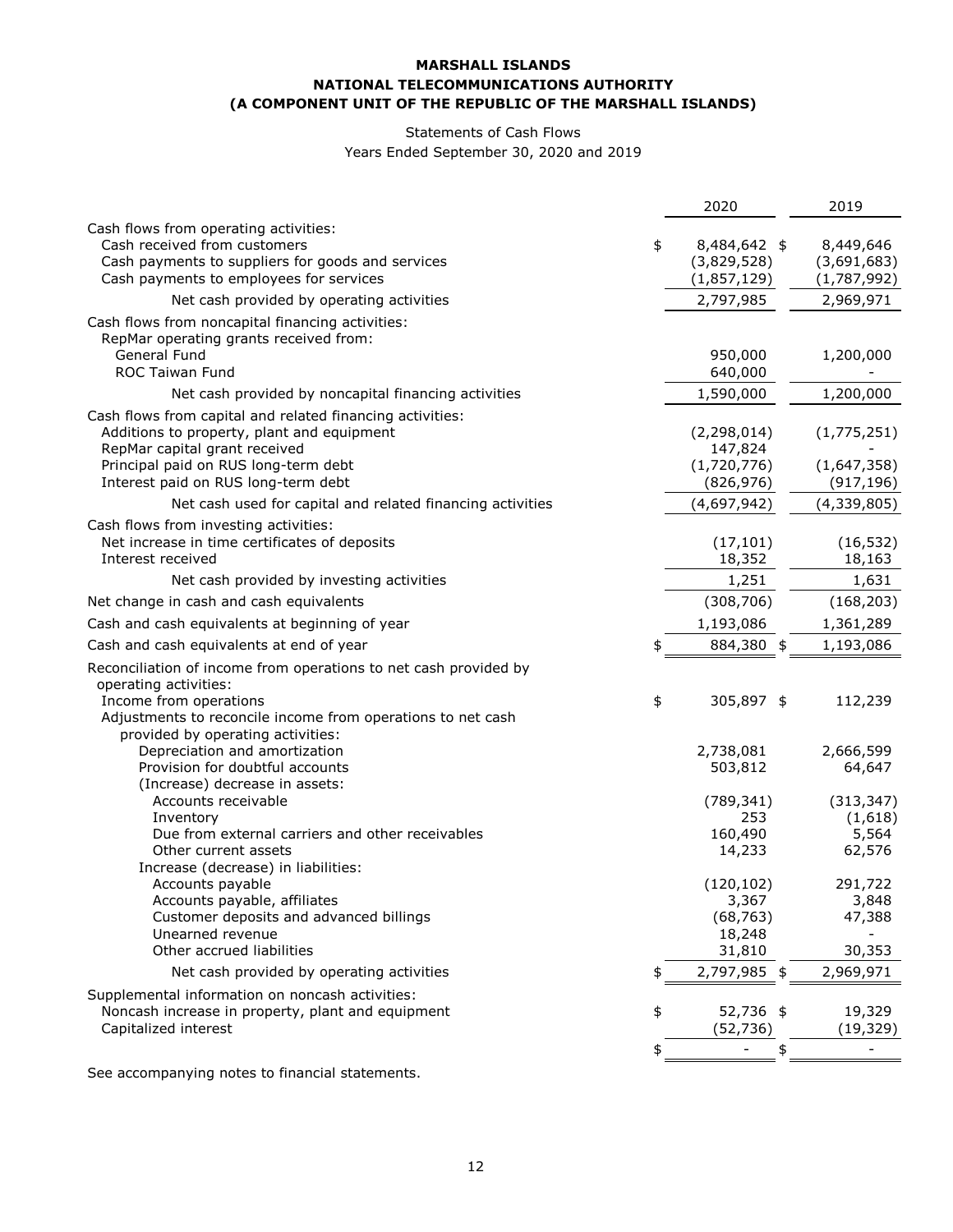Notes to Financial Statements September 30, 2020 and 2019

#### (1) Organization

The Marshall Islands National Telecommunications Authority (NTA), a component unit of the Republic of the Marshall Islands (RepMar), is a local exchange carrier (LEC) and an international exchange carrier providing local telephone service, cellular service, internet access, long distance telecommunication services, and digital wireless TV. NTA serves commercial and residential customers in the Marshall Islands. NTA was created under Public Law 1987-15, which was subsequently repealed and replaced by Public Law 1990-105. NTA commenced operations on May 1, 1987. Prior to the creation of NTA, telecommunication services in the Marshall Islands were administered under RepMar's Ministry of Transportation, Communications and Information Technology. In 1990, Public Law 1990-105 was passed, which changed the name of NTA to the Marshall Islands National Telecommunications Authority and also established NTA as a corporation. An appraisal of NTA's property acquired as of April 27, 1987, was conducted, and in accordance with Public Law 1990-105, the appraised amount constituted the aggregate par value of the authorized capital stock of NTA. Pursuant to the results of the appraisal, as of December 20, 1990, the Board of Directors of NTA determined the initial capital of NTA to be \$3,600,000.

Of the initial authorized capital of \$3,600,000 (360,000 shares of \$10 par value common stock), 90,000 shares of common stock were issued to RepMar on December 2, 1991. The remaining 270,000 shares of common stock were considered to be unissued capital stock owned by RepMar because RepMar has full voting rights and dividend rights on the unissued shares until they are purchased by the public. Initially, the unissued shares were offered for sale only to citizens of the Republic of the Marshall Islands under a prospectus dated November 25, 1991. In 2001 and 2002, Public Law 1990-105 was amended to increase the ownership of shares of NTA from a maximum two percent (2%) to fifty percent (50%) of total authorized stock. In addition to other changes, ownership status was changed to add legal residents, foreign investors, corporations, or entities of the Republic of the Marshall Islands as defined by public law. Pursuant to Public Law 1990-105, \$10 of the proceeds of each share of the originally unissued common stock sold to private investors will be disbursed to RepMar. The intent of the law is for the \$10 per share payment to constitute a return of capital originally contributed by RepMar.

RepMar owns a voting majority of NTA stock and has unconditionally guaranteed the majority of NTA's RUS debt.

#### (2) Summary of Significant Accounting Policies

NTA maintains a chart of accounts in accordance with the Uniform System of Accounts for telephone companies of the United States Federal Communications Commission's Rules, and in conformity with accounting principles generally accepted in the United States of America (GAAP) as applicable to governmental entities, specifically proprietary funds.

GASB Statement No. 34, *Basic Financial Statements - and Management's Discussion and Analysis for State and Local Governments*, as amended by GASB Statement No. 37, *Basic Financial Statements - and Management's Discussion and Analysis - for State and Local Governments: Omnibus*, GASB Statement No. 38, *Certain Financial Statement Note Disclosures*, and GASB Statement No. 61, *The Financial Reporting Entity: Omnibus - an amendment of GASB Statements No. 14 and 34*, establish financial reporting standards for governmental entities, which require that management's discussion and analysis of the financial activities be included with the basic financial statements and notes and modifies certain other financial statement disclosure requirements. GASB Statement No. 34 requires NTA to report the difference between assets and liabilities as net position.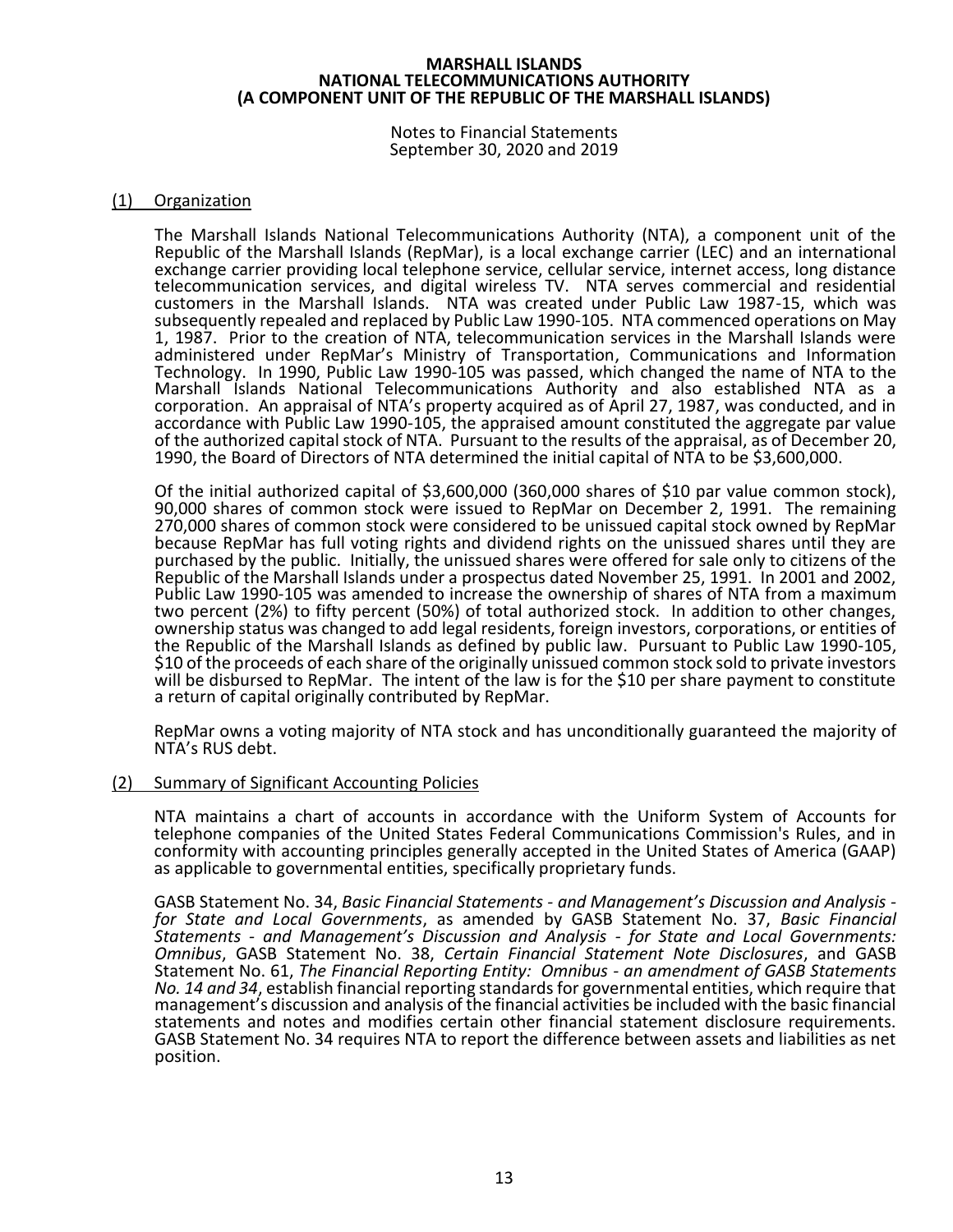#### Notes to Financial Statements September 30, 2020 and 2019

# (2) Summary of Significant Accounting Policies, Continued

To conform to this requirement, net position is presented in the following categories:

- Net investment in capital assets capital assets, net of accumulated depreciation and outstanding principal balances of debt attributable to the acquisition, construction or improvement of those assets.
- Restricted net position whose use by NTA is subject to externally imposed stipulations that can be fulfilled by actions of NTA pursuant to those stipulations or that expire by the passage of time. As of September 30, 2020, NTA has expendable restricted net position of \$76,614 for unexpended contributions from RepMar for upgrading telecommunication services in the outer islands.
- Unrestricted net position that is not subject to externally imposed stipulations. Unrestricted net position may be designated for specific purposes of action by management or the Board of Directors or may otherwise be limited by contractual agreements with outside parties. As of September 30, 2020 and 2019, unrestricted net position is designated as follows:

|                                                                                                                                                                                        | 2020                                             | 2019                                             |
|----------------------------------------------------------------------------------------------------------------------------------------------------------------------------------------|--------------------------------------------------|--------------------------------------------------|
| Common stock, 360,000 shares authorized; 317,404<br>shares issued; 316,936 shares outstanding<br>Additional paid-in capital<br>Treasury stock, 468 shares at par value<br>Unrestricted | \$3,600,000<br>777,101<br>(4,680)<br>(2,414,214) | \$3,600,000<br>777,101<br>(4,680)<br>(2,448,465) |
|                                                                                                                                                                                        | \$1,958,207                                      | \$1,923,956                                      |

#### Basis of Accounting

Proprietary funds are accounted for on a flow of economic resources measurement focus. With this measurement focus, all assets and deferred outflows of resources, and liabilities and deferred inflows of resources associated with the operation of the fund are included in the statements of net position. Proprietary fund operating statements present increases and decreases in net position. The accrual basis of accounting is utilized by proprietary funds. Under this method, revenues are recorded when earned and expenses are recorded at the time liabilities are incurred.

#### Revenue Recognition and Classification

Billings for basic area revenue and private line access revenues are rendered monthly in advance. Advance billings are accrued and are subsequently adjusted based on actual usage in the period earned. Prepaid card revenues are recorded when the cards are sold and subsequently reclassified to cellular services revenues based on the actual usage of the prepaid card. Long distance network services revenues based on a per-minute charge paid by the end user or other telecommunications service providers. These revenues are billed in arrears, but are recognized in the month that service is provided. NTA records all revenue generated from providing telecommunications services as operating revenue, including local service, long distance, internet, and cellular services. Nonoperating revenues and expenses result from capital, financing and investing activities and consist of interest income, interest paid on long-term debt, and grant funds received.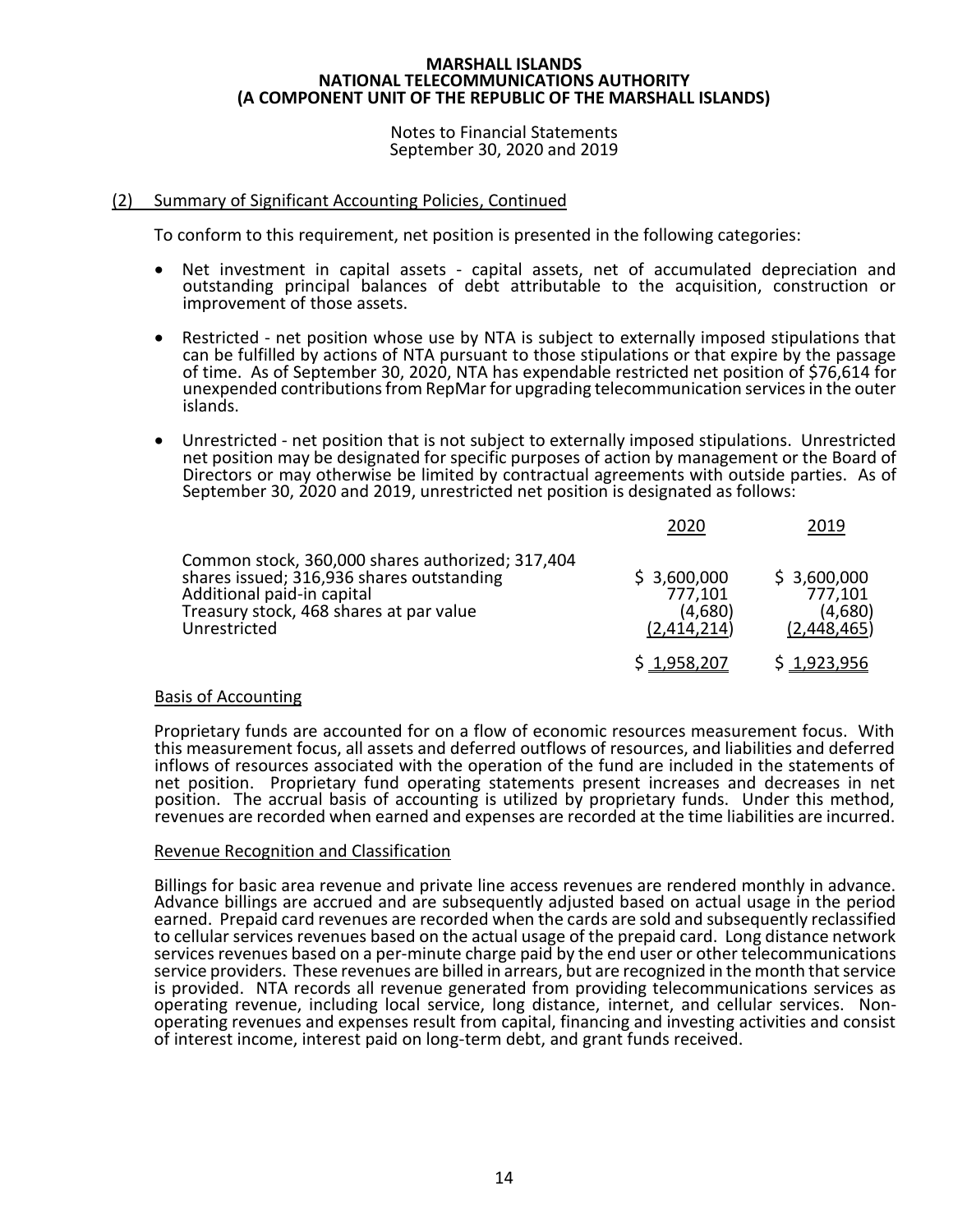Notes to Financial Statements September 30, 2020 and 2019

#### (2) Summary of Significant Accounting Policies, Continued

#### Cash and Cash Equivalents and Time Certificates of Deposit

Cash and cash equivalents include cash on hand, demand deposits, and short-term investments with a maturity date within three months of the date acquired by NTA. Deposits maintained in time certificates of deposit with original maturity dates greater than three months are separately classified in the statement of net position.

#### Accounts Receivable

Telecommunications accounts receivable are due from businesses and individuals located within and outside of the Marshall Islands and are interest free and uncollateralized. International carrier receivables are due from external carriers within the United States, Japan, Fiji, Australia, and New Zealand.

Accounts receivable are stated at the amount management expects to collect on outstanding balances. Management provides for probable uncollectible amounts through a charge to earnings and a credit to a valuation allowance based on its assessment of the current status of individual accounts. Balances that are still outstanding after management has used reasonable collection effects are written off through a charge to the valuation allowance and a credit to accounts receivable. During the year ended September 30, 2019, NTA wrote off \$930,104 of long outstanding receivables.

#### Materials and Supplies

Materials and supplies are valued at cost, which approximates market, using the first-in-first-out (FIFO) method.

#### Plant under Construction

Plant under construction represents the accumulated costs of unfinished capital projects. These costs are capitalized as property, plant and equipment upon completion of each project.

#### Property, Plant and Equipment

Property, plant and equipment are stated at cost. NTA follows the capitalization policy prescribed by the FCC for regulated telephone companies. This policy requires the capitalization of all assets regardless of cost except for certain general support and central office assets costing less than \$2,000, which are expensed when purchased. The cost of maintenance and repairs is charged to operating expenses.

Plant and equipment on hand at September 30, 1989, was valued by an independent source in order to determine estimated cost. All other assets are valued at actual purchase cost.

Property, plant, and equipment are depreciated using the straight-line method based on the estimated useful lives of the respective assets.

#### Indefeasible Right of Use

NTA has capitalized the cost of acquisition of the exclusive right to use a specified amount of fiber capacity for a period of time, which is amortized over the length of the term of the capacity agreement on the straight line method.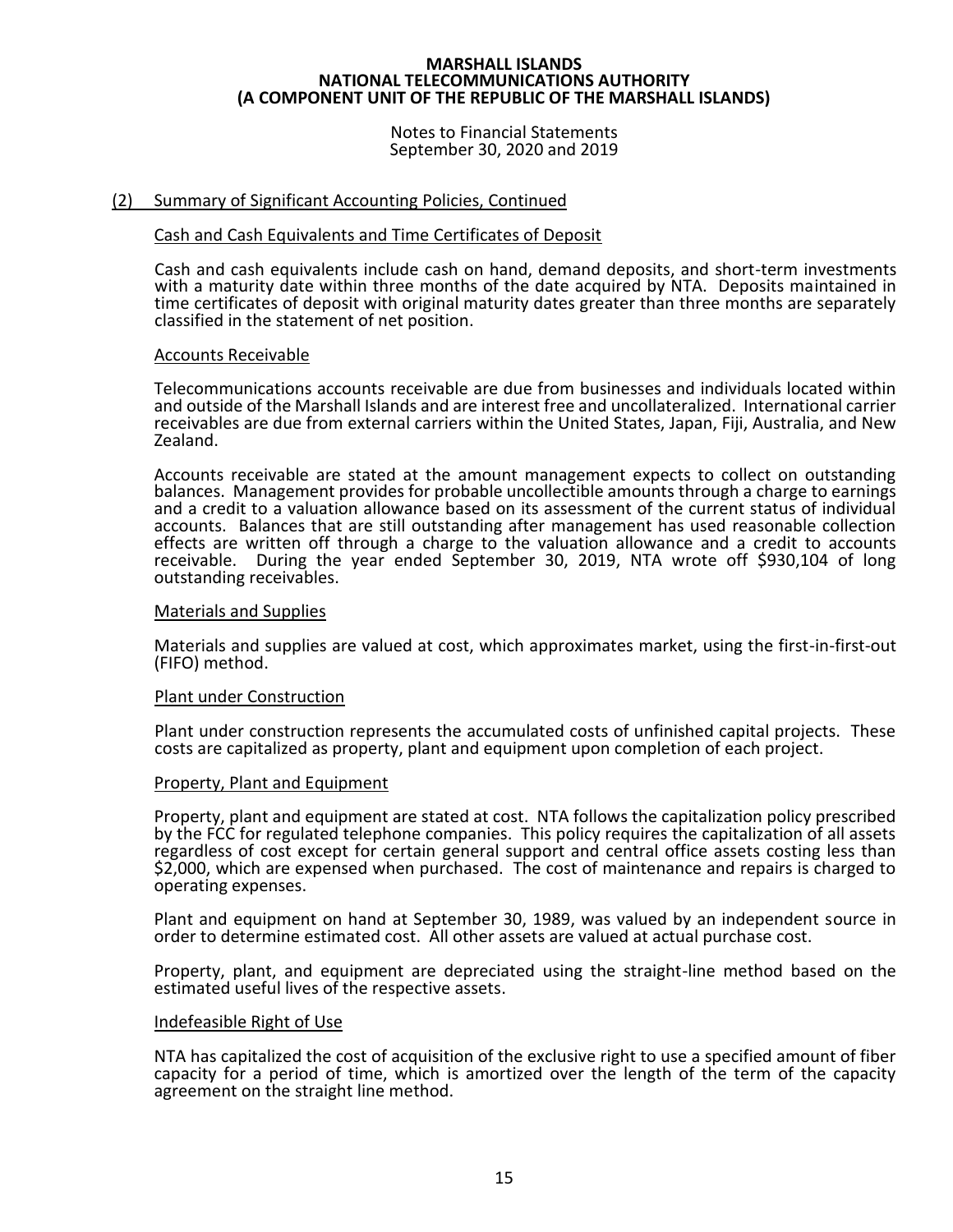Notes to Financial Statements September 30, 2020 and 2019

#### (2) Summary of Significant Accounting Policies, Continued

#### Valuation of Long-Lived Assets

NTA, using its best estimates based on reasonable and supportable assumptions and projections, reviews assets for impairment whenever events or changes in circumstances have indicated that the carrying amount of its assets might not be recoverable. Impaired assets are reported at the lower of cost or fair value. During the years ended September 30, 2020 and 2019, no assets had been written down.

#### Deferred Outflows of Resources

In addition to assets, the statement of net position will sometimes report a separate section for deferred outflows of resources. This separate financial statement element represents a consumption of net position that applies to a future period and so will not be recognized as an outflow of resources (deduction of net position) until then. NTA has no items that qualify for reporting in this category.

#### Deposits and advance billings

Deposits and advance billings include amounts received for telecommunications services prior to the end of the fiscal year but related to the subsequent accounting period.

#### Deferred Inflows of Resources

In addition to liabilities, the statement of net position will sometimes report a separate section for deferred inflows of resources. This separate financial statement element represents an acquisition of net position that applies to a future period and so will not be recognized as an inflow of resources (additions to net position) until then. NTA has no items that qualify for reporting in this category.

#### Capitalized Interest

NTA capitalizes interest on construction in progress based on the weighted average interest rate. During the years ended September 30, 2020 and 2019, interest of \$52,736 and \$19,329, respectively, was capitalized.

#### Taxes

Corporate profits are not subject to income tax in the Republic of the Marshall Islands. The Government of the Republic of the Marshall Islands imposes a gross revenue tax of 3% on revenues. Pursuant to the Income Tax Act of 1989, as amended, sales of telecommunications services by public utility companies are exempt from gross revenue tax. Accordingly, NTA is exempt from this tax relating to gross revenue from sales of telecommunications services.

#### New Accounting Standards

During the year ended September 30, 2020, GASB issued Statement No. 95, *Postponement of the Effective Dates of Certain Authoritative Guidance*, which postpones the effective dates of GASB Statement No. 84, 89, 90, 91, 92 and 93 by one year and GASB Statement No. 87 by 18 months; however, earlier application of the provisions addressed in GASB Statement No. 95 is encouraged and is permitted to the extent specified in each pronouncement as originally issued. In accordance with GASB Statement No. 95, management has elected to postpone implementation of these statements.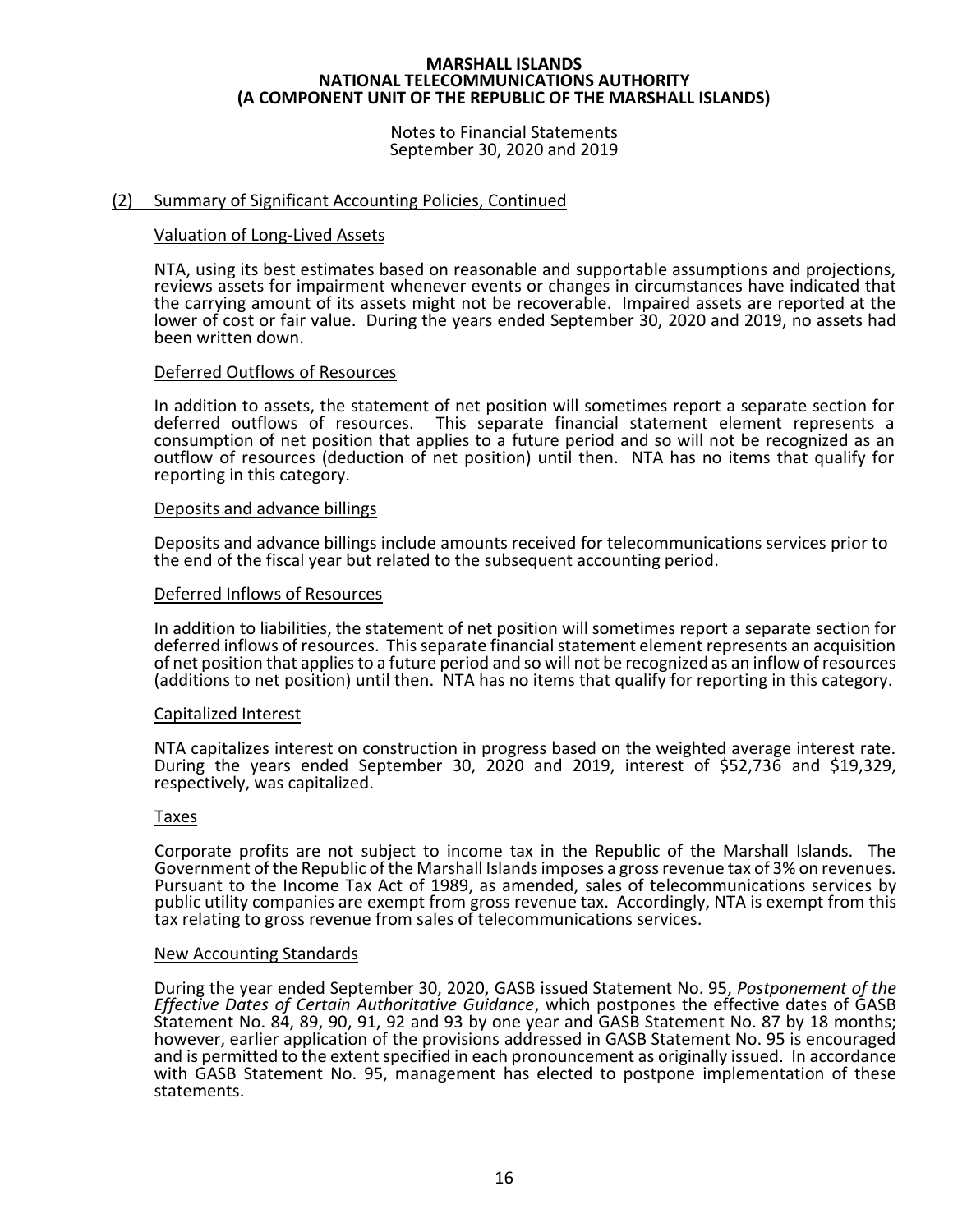Notes to Financial Statements September 30, 2020 and 2019

#### (2) Summary of Significant Accounting Policies, Continued

#### New Accounting Standards, Continued

In January 2017, GASB issued Statement No. 84, *Fiduciary Activities*. This Statement is to improve guidance regarding the identification of fiduciary activities for accounting and financial reporting purposes and how those activities should be reported. The requirements of this Statement will enhance consistency and comparability by (1) establishing specific criteria for identifying activities that should be reported as fiduciary activities and (2) clarifying whether and how business-type activities should report their fiduciary activities. Management does not believe that this statement, upon implementation, will have a material effect on the financial statements. In accordance with GASB Statement No. 95, GASB Statement No. 84 will be effective for fiscal year ending September 30, 2021.

In June 2017, GASB issued Statement No. 87, *Leases*. The objective of this Statement is to better meet the information needs of financial statement users by improving accounting and financial reporting for leases by governments. This Statement increases the usefulness of governments' financial statements by requiring recognition of certain lease assets and liabilities for leases that previously were classified as operating leases and as inflows of resources or outflows of resources recognized based on the payment provisions of the contract. Management believes that this statement, upon implementation, will have a material effect on the financial statements. In accordance with GASB Statement No. 95, GASB Statement No. 87 will be effective for fiscal year ending September 30, 2022.

In June 2018, GASB issued Statement No. 89, *Accounting for Interest Cost Incurred Before the End of a Construction Period*. The objectives of this Statement are (1) to enhance the relevance and comparability of information about capital assets and the cost of borrowing for a reporting period and (2) to simplify accounting for interest cost incurred before the end of a construction period. Management does not believe that this statement, upon implementation, will have a material effect on the financial statements. In accordance with GASB Statement No. 95, GASB Statement No. 89 will be effective for fiscal year ending September 30, 2022.

In March 2018, GASB issued Statement No. 90, *Majority Equity Interests - An Amendment of GASB Statements No. 14 and 61*. The primary objectives of this Statement are to improve the consistency and comparability of reporting a government's majority equity interest in a legally separate organization and to improve the relevance of financial statement information for certain component units. It defines a majority equity interest and specifies that a majority equity interest in a legally separate organization should be reported as an investment if a government's holding of the equity interest meets the definition of an investment. A majority equity interest that meets the definition of an investment should be measured using the equity method, unless it is held by a special-purpose government engaged only in fiduciary activities, a fiduciary fund, or an endowment (including permanent and term endowments) or permanent fund. Those governments and funds should measure the majority equity interest at fair value. Management does not believe that this statement, upon implementation, will have a material effect on the financial statements. In accordance with GASB Statement No. 95, GASB Statement No. 90 will be effective for fiscal year ending September 30, 2021.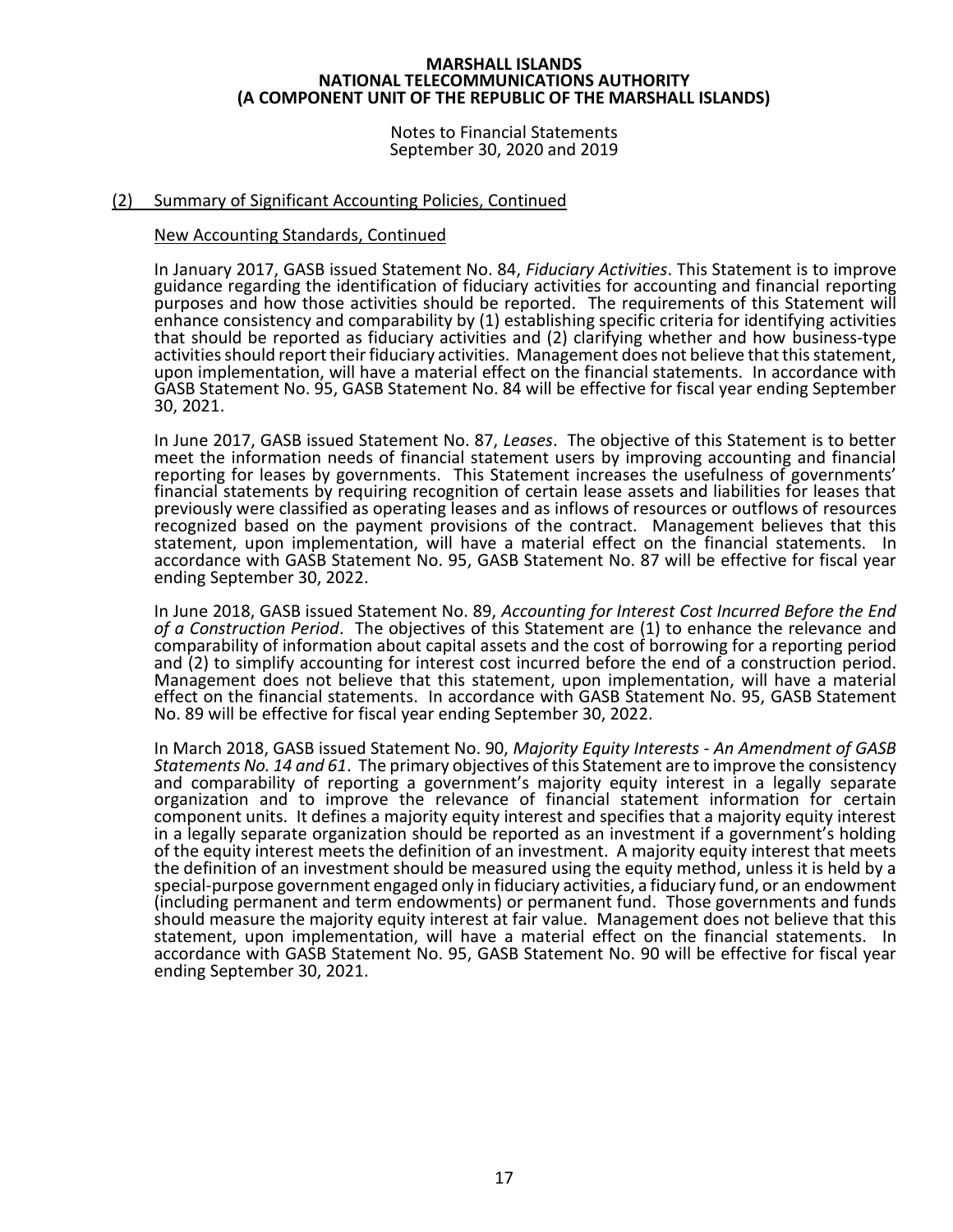Notes to Financial Statements September 30, 2020 and 2019

# (2) Summary of Significant Accounting Policies, Continued

#### New Accounting Standards, Continued

In May 2019, GASB issued Statement No. 91, *Conduit Debt Obligations*. The primary objectives of this Statement are to provide a single method of reporting conduit debt obligations by issuers and eliminate diversity in practice associated with (1) commitments extended by issuers, (2) arrangements associated with conduit debt obligations, and (3) related note disclosures. This Statement achieves those objectives by clarifying the existing definition of a conduit debt obligation; establishing that a conduit debt obligation is not a liability of the issuer; establishing standards for accounting and financial reporting of additional commitments and voluntary commitments extended by issuers and arrangements associated with conduit debt obligations; and improving required note disclosures. Management does not believe that this statement, upon implementation, will have a material effect on the financial statements. In accordance with GASB Statement No. 95, GASB Statement No. 91 will be effective for fiscal year ending September 30, 2023.

In January 2020, GASB issued statement No. 92, *Omnibus 2020*. The objectives of this Statement are to enhance comparability in accounting and financial reporting and to improve the consistency of authoritative literature by addressing practice issues that have been identified during implementation and application of certain GASB Statements. This Statement addresses a variety of topics and includes specific provisions about the effective date of Statement No. 87, *Leases*, and Implementation Guide No. 2019-3, *Leases*, for interim financial reports, the terminology used to refer to derivative instruments and the applicability of certain requirements of Statement No. 84, *Fiduciary Activities*, to postemployment benefits. The requirements related to the effective date of GASB Statement No. 87 and Implementation Guide 2019-3, reissuance recoveries and terminology used to refer to derivative instruments are effective upon issuance. In accordance with GASB Statement No. 95, the remaining requirements of GASB Statement No. 92 is effective for the fiscal year ending September 30, 2022.

In March 2020, GASB issued Statement No. 93, *Replacement of Interbank Offered Rates*. The primary objective of this statement is to address those and other accounting and financial reporting implications of the replacement of an IBOR. Management does not believe that this statement, upon implementation, will have a material effect on the financial statements. Except for paragraphs 11b, 13, and 14, GASB Statement No. 93 will be effective for fiscal year ending September 30, 2021. The requirement in paragraphs 11b, 13, and 14 are effective for fiscal year September 30, 2022.

In March 2020, GASB issued Statement No. 94, *Public-Private and Public-Public Partnerships and Availability Payment Arrangements*. The primary objective of this statement is to improve financial reporting by addressing issues related to public-private and public-public partnership arrangements. This statement also provides guidance for accounting and financial reporting for availability payment arrangements. Management does not believe that this statement, upon implementation, will have a material effect on the financial statements. GASB Statement No. 94 will be effective for fiscal year ending September 30, 2023.

In May 2020, GASB issued Statement No. 96, *Subscription-Based Information Technology Arrangements*. This Statement provides guidance on the accounting and financial reporting for subscription-based information technology arrangements (SBITAs) for government end users (governments). This Statement (1) defines a SBITA; (2) establishes that a SBITA results in a rightto-use subscription asset - an intangible asset - and a corresponding subscription liability; (3) provides the capitalization criteria for outlays other than subscription payments, including implementation costs of a SBITA; and (4) requires note disclosures regarding a SBITA. Management does not believe that this statement, upon implementation, will have a material effect on the financial statements. GASB Statement No. 96 will be effective for fiscal year ending September 30, 2023.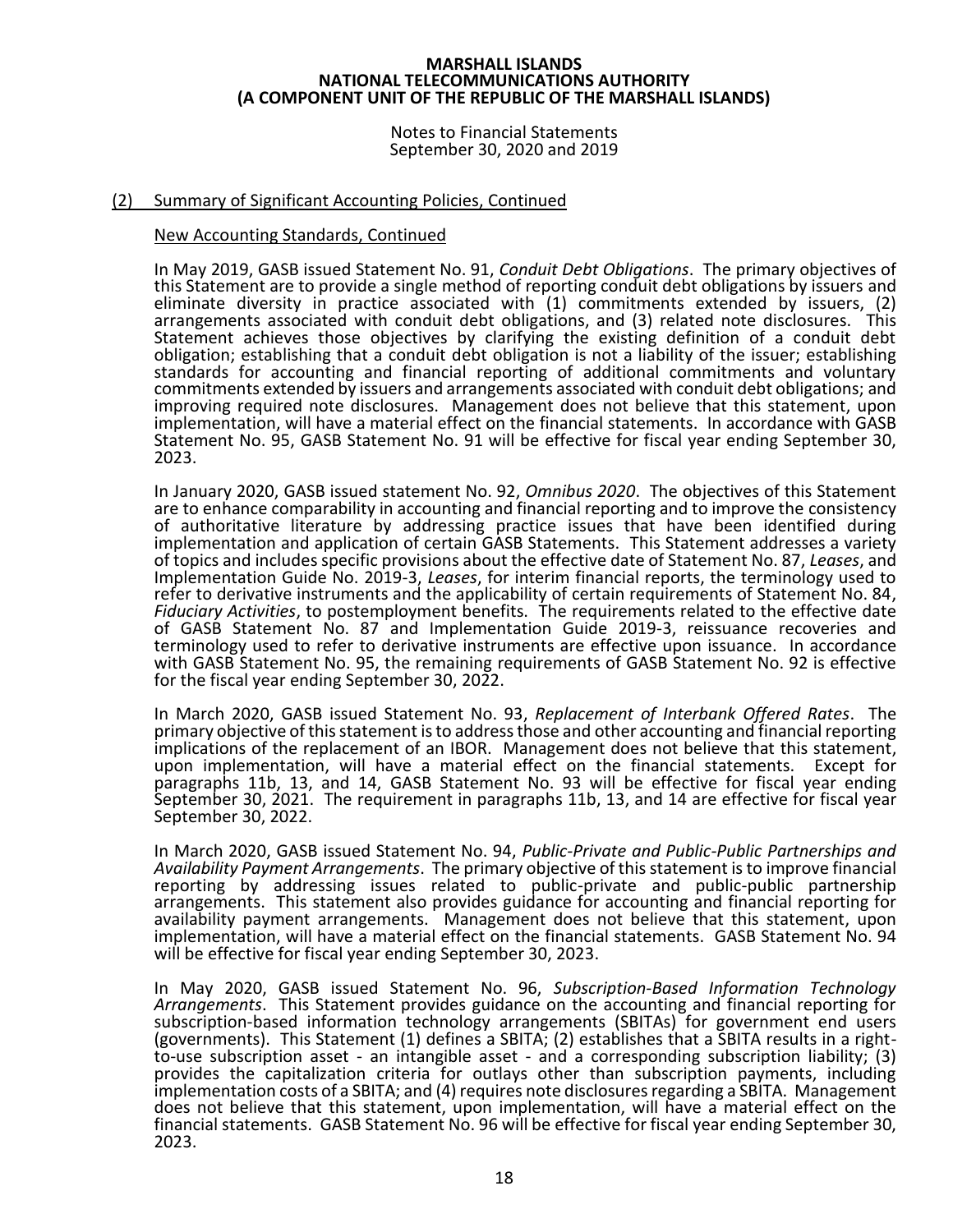Notes to Financial Statements September 30, 2020 and 2019

# (2) Summary of Significant Accounting Policies, Continued

#### New Accounting Standards, Continued

In June 2020, GASB issued Statement No. 97, *Certain Component Unit Criteria, and Accounting and Financial Reporting for Internal Revenue Code Section 457 Deferred Compensation Plans - an amendment of GASB Statements No. 14 and No. 84, and a supersession of GASB Statement No. 32.* The primary objectives of this Statement are to (1) increase consistency and comparability related to the reporting of fiduciary component units in circumstances in which a potential component unit does not have a governing board and the primary government performs the duties that a governing board typically would perform; (2) mitigate costs associated with the reporting of certain defined contribution pension plans, defined contribution other postemployment benefit (OPEB) plans, and employee benefit plans other than pension plans or OPEB plans (other employee benefit plans) as fiduciary component units in fiduciary fund financial statements; and (3) enhance the relevance, consistency, and comparability of the accounting and financial reporting for Internal Revenue Code (IRC) Section 457 deferred compensation plans (Section 457 plans) that meet the definition of a pension plan and for benefits provided through those plans. GASB Statement No. 97 will be effective for fiscal year ending September 30, 2022.

#### Management Estimates

The preparation of financial statements in accordance with GAAP requires management to make estimates and assumptions that affect the reported amounts of assets and deferred outflows of resources, liabilities and deferred inflows of resources, and disclosure of contingent assets and liabilities at the date of the financial statements and the reported amounts of revenues and expenses during the reporting period. Actual results could differ from those estimates.

#### (3) Deposits

The deposit and investment policies of NTA are governed by the Board of Directors. As such, the Board of Directors is authorized to delegate certain responsibilities to third parties. Investment managers have discretion to purchase, sell, or hold the specific securities to meet the objectives set forth in the investment policy.

Generally, NTA can invest in bonds and other indebtedness of the U.S. and in preferred or common stock of any corporation created or existing under the laws of the U.S. or any U.S. state, territory, or commonwealth. Additionally, a maximum of 25% of the total portfolio may be invested in non-U.S. equities.

Custodial credit risk is the risk that in the event of a bank failure, NTA's deposits may not be returned to it. Such deposits are not covered by depository insurance and are either uncollateralized or collateralized with securities held by the pledging financial institution but not in NTA's name. NTA does not have a deposit policy for custodial credit risk.

As of September 30, 2020 and 2019, the carrying amount of NTA's total cash and cash equivalents and time certificates of deposit was \$1,713,947 and \$2,005,552, respectively, and the corresponding bank balances were \$1,899,557 and \$2,005,981, respectively. Of the bank balances, \$951,584 and \$1,084,990, respectively, were maintained in a financial institution subject to Federal Deposit Insurance Corporation (FDIC) insurance. The remaining amount of \$947,973 and \$920,991, respectively, were maintained in a financial institution not subject to not subject to depository insurance. As of September 30, 2020 and 2019, bank deposits in the amount of \$250,000 were FDIC insured. NTA does not require collateralization of its cash deposits; therefore, deposit levels in excess of FDIC insurance coverage are uncollateralized. Accordingly, these deposits are exposed to custodial credit risk. NTA has not experienced any losses in such accounts and management believes it is not exposed to any significant credit risk on its deposits.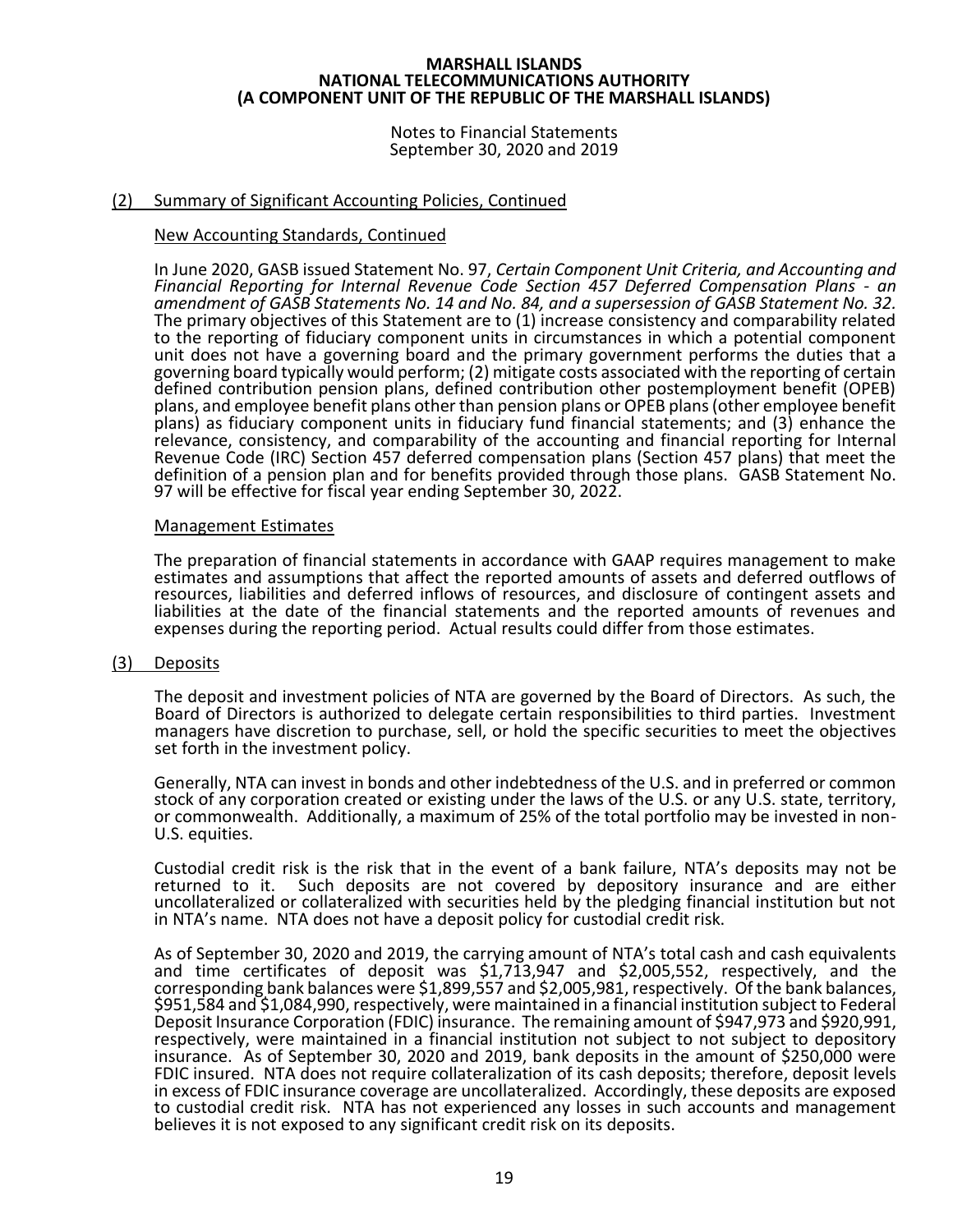Notes to Financial Statements September 30, 2020 and 2019

#### (4) Receivables from External Carriers

Due from external carriers in relation to inbound traffic remain uncollected as of September 30, 2020 and 2019. NTA is currently negotiating with these external carriers for a final determination insofar as collection on these amounts. Management is of the opinion that collection efforts will be favorable and thus no allowance for uncollectible accounts is considered necessary at September 30, 2020 and 2019.

#### (5) Capital Assets

Capital asset activity for the years ended September 30, 2020 and 2019 are as follows:

|                                                                                                                                                                           | Estimated<br>Useful<br>Lives                                          | <b>Balance</b><br>October<br>1, 2019                            | Additions                             | Transfers,<br>Impairments<br>and<br>Retirements | <b>Balance</b><br>September<br>30, 2020                         |
|---------------------------------------------------------------------------------------------------------------------------------------------------------------------------|-----------------------------------------------------------------------|-----------------------------------------------------------------|---------------------------------------|-------------------------------------------------|-----------------------------------------------------------------|
| Nondepreciable capital assets:<br>Plant under construction                                                                                                                |                                                                       | 1,206,062                                                       | 1,762,133<br>Ś.                       | \$(1,463,995)                                   | 1,504,200<br>S.                                                 |
| Depreciable capital assets:<br>General support assets<br>Central office assets                                                                                            | $5 - 40$ yrs<br>$5 - 20$ yrs                                          | 9,481,813<br>14,438,617                                         | 106,845<br>168,273                    | 1,038,259<br>114,145                            | 10,626,917<br>14,721,035                                        |
| Cable and wire facilities assets<br>Wireless phone assets<br>Wireless television assets                                                                                   | 20 - 25 yrs<br>15 yrs<br>$5 - 10$ yrs                                 | 11,994,871<br>7,416,605<br>1,409,027                            | 127,644<br>29,378                     | 311,591                                         | 11,994,871<br>7,855,840<br>1,438,405                            |
| Less accumulated depreciation                                                                                                                                             |                                                                       | 44,740,933<br>(26,776,629)                                      | 432.140<br>(2,478,078)                | 1,463,995                                       | 46,637,068<br>(29,254,707)                                      |
| Depreciable capital assets, net                                                                                                                                           |                                                                       | 17,964,304<br>19,170,366                                        | (2,045,938)<br>(283, 805)             | 1,463,995<br>\$                                 | 17,382,361<br>18,886,561                                        |
|                                                                                                                                                                           | Estimated<br>Useful<br>Lives                                          | <b>Balance</b><br>October<br>1,2018                             | Additions                             | Transfers.<br>Impairments<br>and<br>Retirements | Balance<br>September<br>30.2019                                 |
| Nondepreciable capital assets:<br>Plant under construction                                                                                                                |                                                                       | 2,123,939                                                       | Ś.<br>927,205                         | \$(1,845,082)                                   | 1,206,062<br>Ś.                                                 |
| Depreciable capital assets:<br>General support assets<br>Central office assets<br>Cable and wire facilities assets<br>Wireless phone assets<br>Wireless television assets | $5 - 40$ yrs<br>$5 - 20$ yrs<br>20 - 25 yrs<br>15 yrs<br>$5 - 10$ yrs | 9,369,206<br>13,944,366<br>11,994,871<br>5,731,123<br>1,385,657 | 88,000<br>322,484<br>39,317<br>20,827 | 24,607<br>171,767<br>1,646,165<br>2,543         | 9,481,813<br>14,438,617<br>11,994,871<br>7,416,605<br>1,409,027 |
| Less accumulated depreciation                                                                                                                                             |                                                                       | 42,425,223<br>(24,370,031)                                      | 470.628<br>(2,406,598)                | 1,845,082                                       | 44,740,933<br>(26, 776, 629)                                    |
| Depreciable capital assets, net                                                                                                                                           |                                                                       | 18,055,192                                                      | (1,935,970)                           | 1,845,082                                       | 17,964,304                                                      |
|                                                                                                                                                                           |                                                                       | 20.179.131                                                      | \$(1,008,765)                         | \$                                              | Ś.<br>19,170,366                                                |

# (6) Indefeasible Right of Use (IRU)

In 2009, NTA entered into an IRU Capital Lease agreement with a third party for the exclusive use of 8 wave lengths of fiber capacity of the two fibers of the Kwajalein Cable System (KCS) which runs between Guam and Kwajalein and which is known as the "HANTRU1 System". Under the terms of the agreement, NTA made certain payments of \$6,500,091. The initial term of the agreement is for a period of 10 years commencing on the date NTA is initially granted access, and which term is automatically renewable for a further 10 year period and an additional 5 year period thereafter. Prior to the tenth and twentieth anniversary dates, NTA has the option to terminate this agreement; however, such is subject to prior approval of the Rural Utilities Services (RUS) of the U.S. Department of Agriculture. NTA's policy is to amortize the right of use over the 25 year period. As of September 30, 2020 and 2019, accumulated amortization expense of \$2,686,704 and \$2,426,701, respectively, has been recorded.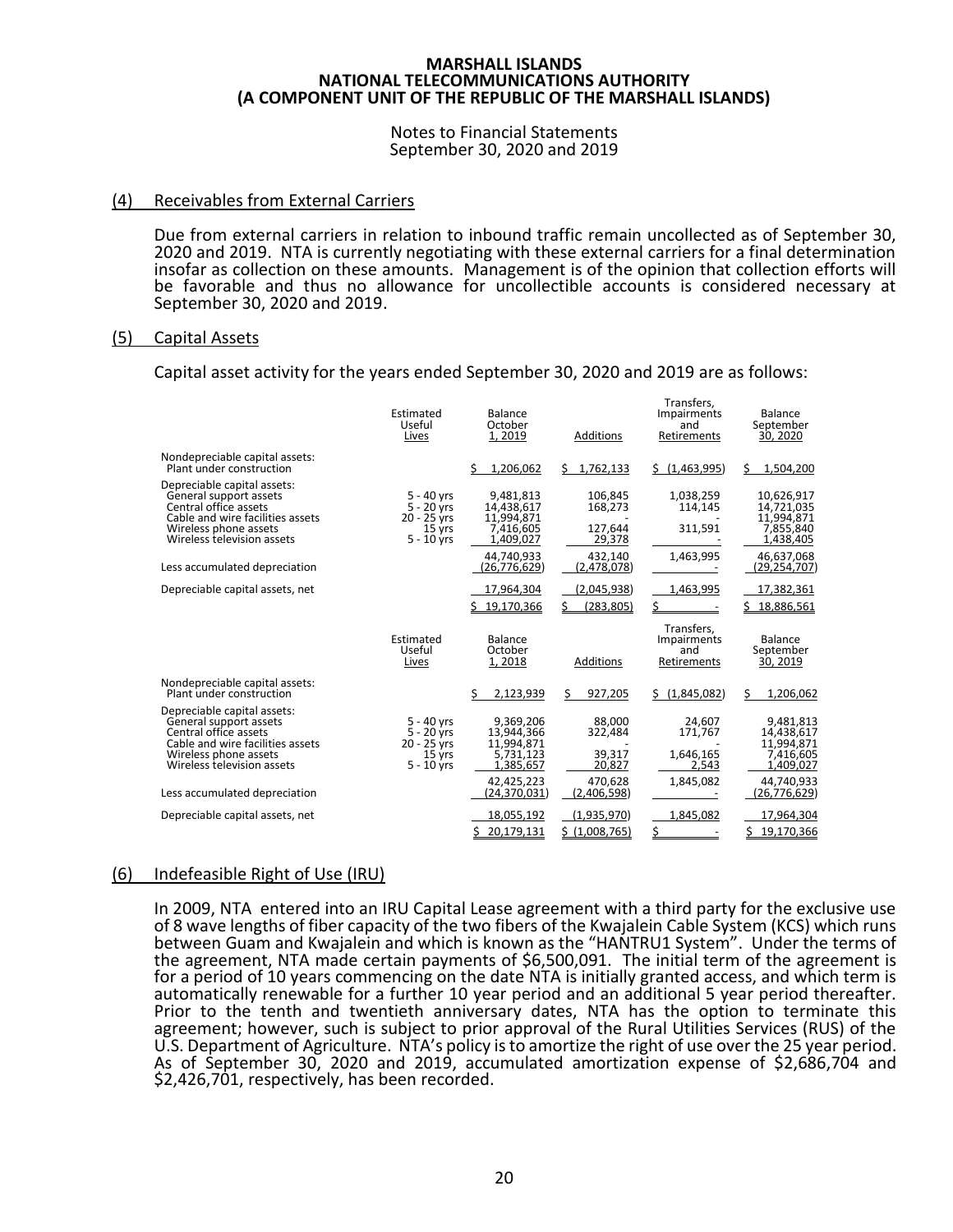Notes to Financial Statements September 30, 2020 and 2019

#### (7) Long-term Debt

Notes and Loan Payable

Long-term debt at September 30, 2020 and 2019 is as follows:

|                                                                        | Interest Rate                | Maturity<br>Dates          | 2020                      | 2019                      |
|------------------------------------------------------------------------|------------------------------|----------------------------|---------------------------|---------------------------|
| <b>Rural Utilities Service (RUS)</b><br><b>Rural Utilities Service</b> | 5.00%<br>$3.64\%$ - $3.84\%$ | 2025 - 2030<br>2029 - 2030 | \$13,847,330<br>2,518,767 | \$15,372,016<br>2,714,857 |
|                                                                        |                              |                            | \$16,366,097              | \$18,086,873              |

Substantially all assets of NTA, including specific NTA ground leases, are pledged to secure the RUS notes. The original \$18,800,000 RUS note, approved in 1989, has been unconditionally guaranteed by RepMar, under which RepMar will make debt service payments to RUS in the event of default by NTA. In 2009, NTA was approved for additional funding from RUS in the amount of \$18,500,000 for the construction of a deep sea cable route between Majuro, Kwajalein and Guam. All of these additional funds were drawn down as of September 30, 2011. RepMar has guaranteed up to \$1,500,000 annually for the RUS debt service.

During the years ended September 30, 2020 and 2019, NTA received cash subsidies from RepMar in the amount of \$1,590,000 and \$1,200,000, respectively, which allowed NTA to make payments on principal balances. Except as discussed below, management believes NTA was in compliance with all covenants, agreements and conditions of the RUS loan as of and for the years ended September 30, 2020 and 2019. For the year ending September 30, 2021, RepMar appropriated funding to NTA in the amount of \$500,000 for the purpose of funding RUS loan principal balances.

Future minimum principal and interest payments on notes payable for subsequent years ending September 30, are as follows:

| Year ending September 30,                           | Principal                                                                    | Interest                                                       | <b>Total</b>                                                               |
|-----------------------------------------------------|------------------------------------------------------------------------------|----------------------------------------------------------------|----------------------------------------------------------------------------|
| 2021<br>2022<br>2023<br>2024<br>2025<br>2026 - 2030 | \$1,910,633<br>2,005,217<br>2,104,523<br>2,208,786<br>1,608,664<br>6,528,274 | 743,107<br>648,523<br>549,217<br>444,954<br>345,928<br>782,574 | 2,653,740<br>2,653,740<br>2,653,740<br>2,653,740<br>1,954,592<br>7,310,848 |
|                                                     | \$16,366,097                                                                 |                                                                | \$3,514,303 \$19,880,400                                                   |

The terms of the mortgage agreements contain provisions and restrictions pertaining to, among other things, the declaration or payment of cash dividends and the times interest earned ratio. In 2020, NTA did not meet the required times interest earned ratio. Management is of the opinion that RUS is aware of this matter.

In 2011, NTA received a \$1,000,000 loan from RepMar that derives from the Compact of Free Association Infrastructure Maintenance Sector grant funds with the understanding that the loan would be converted into a grant. However, this understanding did not materialize and conversion of the loan into a grant was not approved. This loan is unsecured and interest free with annual payments due of \$100,000 commencing March 2012. As of September 30, 2020 and 2019, the outstanding balance of the loan amounted to \$700,000. NTA is currently in default and, as a result, all amounts due have been reclassified as current liabilities.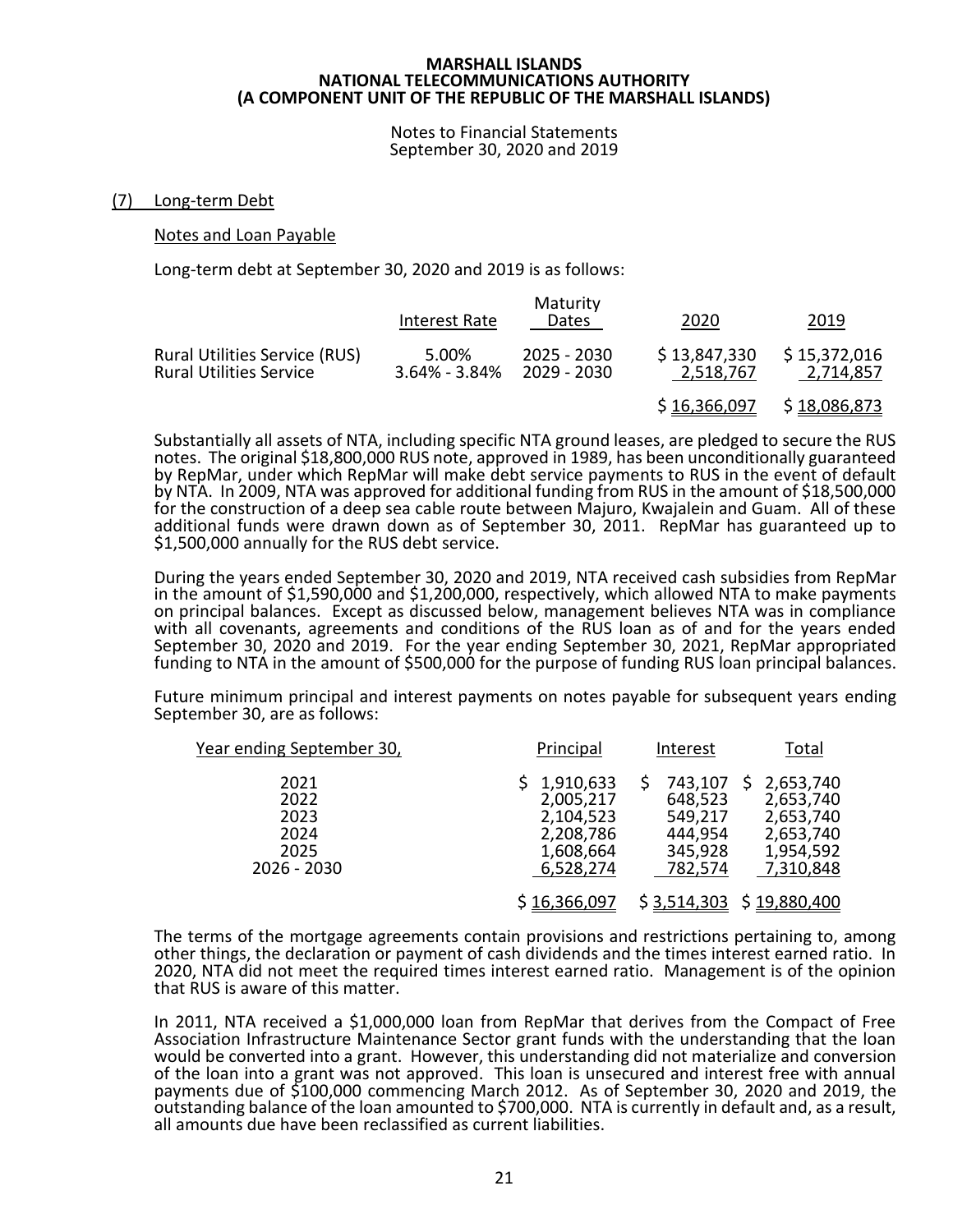#### Notes to Financial Statements September 30, 2020 and 2019

#### (7) Long-term Debt, Continued

#### Notes and Loan Payable, Continued

A summary of changes in long-term debt for the years ended September 30, 2020 and 2019 is as follows:

|                                                     | Balance<br>October 1,<br>2019 | Additions                      | Reductions        | Balance<br>September<br>30, 2020 | Due Within<br>One Year |
|-----------------------------------------------------|-------------------------------|--------------------------------|-------------------|----------------------------------|------------------------|
| Notes payable:<br><b>RUS</b> loans<br>Loan payable: | \$<br>18,086,873              | \$                             | \$<br>(1,720,776) | \$<br>16,366,097                 | \$<br>1,910,633        |
| RepMar                                              | 700,000                       |                                |                   | 700,000                          | 700,000                |
|                                                     | 18,876,873                    |                                | (1,720,776)       | 17,066,097                       | 2,610,633              |
|                                                     | Balance<br>October 1,<br>2018 | Additions                      | Reductions        | Balance<br>September<br>30, 2019 | Due Within<br>One Year |
| Notes payable:<br><b>RUS</b> loans<br>Loan payable: | \$<br>19,734,230              | \$<br>$\overline{\phantom{0}}$ | \$<br>(1,647,357) | \$<br>18,086,873                 | \$<br>1,825,283        |
| RepMar                                              | 700,000                       |                                |                   | 700,000                          | 700,000                |
|                                                     | 20,434,230                    |                                | (1,647,357)       | 18,876,873                       | 2,525,283              |

#### Debt Covenants

The Loan Agreement, dated March 12, 2009, sets forth covenants to ensure proper operation and maintenance of the telecommunications system and payment of debt service. In 2020, NTA did not meet the required times interest earned ratio (TIER). Management is of the opinion that RUS is aware of this matter. The primary requirements of the loan agreements are summarized below:

Rate Covenant - NTA has covenanted to at all times fix, prescribe and collect rates, fees and charges in connection with the services furnished by the telecommunications system that will be sufficient to yield the sum of net income during each fiscal year equal to at least 150% of the annual debt service commencing on December 31, 2012. TIER is defined as net income (after tax) plus interest divided by interest expense. The Loan Agreement prohibits NTA, without the prior written consent of RUS, to incur additional indebtedness while NTA maintains a TIER below 1.0; or if the additional indebtedness will cause NTA's TIER to fall below 1.0; or an Event of Default has occurred and is continuing.

Events of default with finance related consequences - the Loan Agreement specifies a number of Events of Default and related Remedies. NTA shall furnish to RUS promptly, after becoming aware, notice of the occurrence of any default under the Loan Documents or the receipt of any notice with respect to the occurrence of any event with which the giving of notice or the passage of time, or both, could become an Event of Default.

Acceleration - Upon the occurrence of an Event of Default and is continuing, RUS may, by notice in writing to NTA, declare all unpaid principal of and all interest accrued on the Notes to be immediately due and payable and, upon such declaration, all such principal and interest shall become immediately due and payable.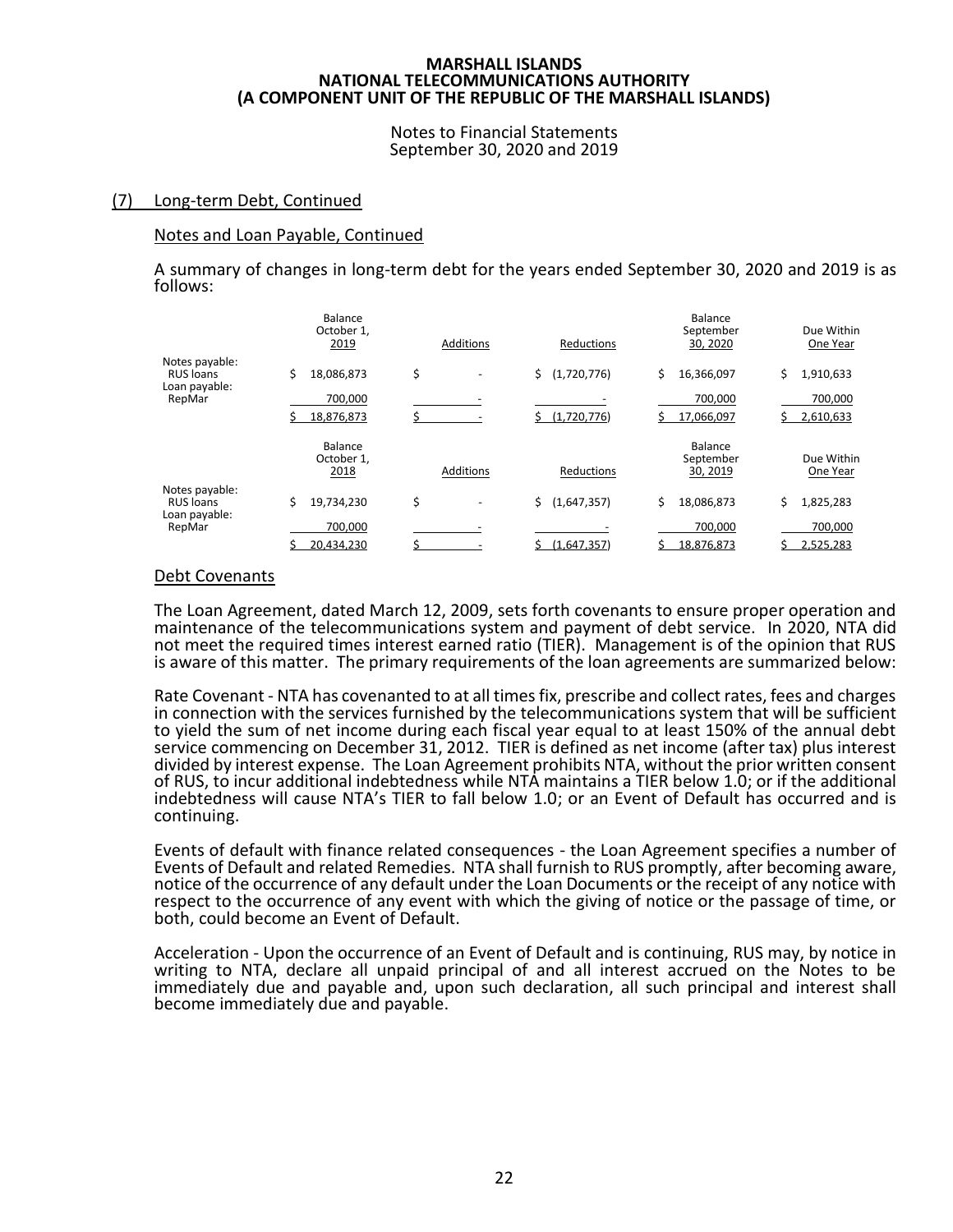Notes to Financial Statements September 30, 2020 and 2019

# (8) Commitments

#### Leases

NTA has several operating leases with terms ranging from 3 to 25 years. NTA has also entered into various circuit leases expiring through 2021.

Approximate future minimum annual lease payments are as follows:

| Year ending September 30,                                                                 | Total                                                                                                  |
|-------------------------------------------------------------------------------------------|--------------------------------------------------------------------------------------------------------|
| 2021<br>2022<br>2023<br>2024<br>2025<br>2026 - 2030<br>2031 - 2035<br>2036 - 2040<br>2041 | \$1,580,689<br>1,695,733<br>1,652,533<br>1,630,933<br>943,832<br>469,571<br>139,623<br>96,353<br>1,037 |
|                                                                                           | \$8,210,304                                                                                            |

# Operation, Management and Repair (OM&R) Agreement

In 2009, NTA, along with the Federated States of Micronesia Telecommunications Corporation (FSMTC), entered into an OM&R agreement with a third party for the purpose of operating, maintaining, and repairing the "Micronesian Addition", which is a subset of the HANTRU1 System. The term of the agreement coincides with the term of the IRU Capital Lease agreement wherein NTA and FSMTC are required to each make monthly payments of \$6,400 less certain service credits, and which are subject to inflationary adjustments and an annual incremental increase of 3%.

Approximate future minimum annual payments under this agreement are as follows:

| Year ending September 30,                                          | Total                                                                     |
|--------------------------------------------------------------------|---------------------------------------------------------------------------|
| 2021<br>2022<br>2023<br>2024<br>2025<br>2026 - 2030<br>2031 - 2034 | 104,761<br>107,904<br>111,141<br>114,475<br>117,909<br>644,777<br>589,013 |
|                                                                    | \$ <u>1,789,980</u>                                                       |

#### External Carriers

External carriers located in other countries are subject to oversight policies from their respective regulatory agencies. Currently, U.S. regulatory agencies are contemplating a reduction of the tariff rate used by NTA for settlement with certain U.S. carriers. The ultimate outcome of this matter and the related impact on NTA cannot be predicted at this time.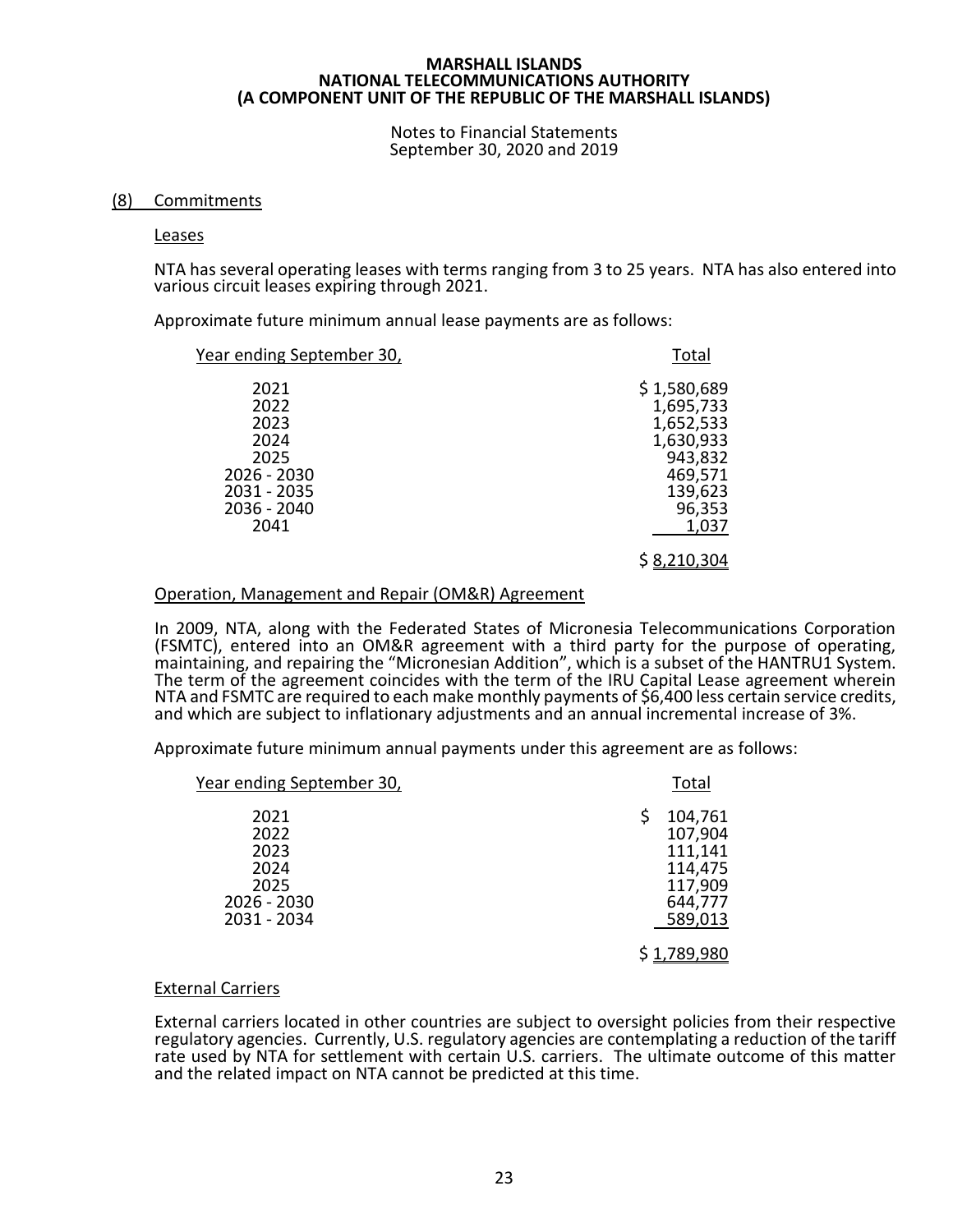Notes to Financial Statements September 30, 2020 and 2019

#### (8) Commitments, Continued

#### 4G LTE Project

In 2016, NTA entered into a 6-year master services agreement with a vendor for the purpose of providing 4G LTE services to NTA, which NTA will re-sell to its customers. The vendor will be responsible for finance, implementation, and operation of the 4G LTE Project at no cost to NTA. Upon commencement of services, the vendor will be reimbursed from net project revenues, which are defined as new revenue generated by the project less NTA expense directly related to the project, and NTA lost revenues, which are defined as revenues lost from existing NTA services as a result of the new 4G LTE Project. On March 25, 2020, NTA entered into an amendment to this agreement whereby the vendor and NTA agreed to equally share all revenues from the 4G LTE services for a period of six months, commencing March 1, 2020, which may be extended by mutual consent. During the year ended September 30, 2020, NTA recognized 4G LTE service revenues of \$518,621 associated with this arrangement.

#### (9) Risk Management

NTA purchases insurance to cover risks associated with its buildings and equipment (\$28,403,488 of coverage). There have been no significant reductions in coverage, and there have been no settlements in excess of insurance coverage for the past three years. The insurance includes its properties in outer islands and the fiber cable properties. NTA also purchases insurance for its vehicles (up to \$25,000 of coverage per vehicle per incident). Additionally, NTA purchases workmen's compensation insurance (coverage of up to \$40,000 limit of liability).

#### (10) Related Party Transactions

NTA is a component unit of RepMar and is therefore affiliated with all RepMar-owned and affiliated entities.

NTA's telecommunications service is provided to RepMar and all RepMar-owned and affiliated entities. Services are extended to these entities at more favorable terms and conditions than those afforded to third parties. NTA utilizes services from certain affiliated entities at substantially more favorable terms and conditions than those provided to third parties. A summary of related party transactions for the years ended September 30, 2020 and 2019 and the related receivable and payable balances as of September 30, 2020 and 2019, are as follows:

|                                                                                            |                               | 2020                             |                                   |
|--------------------------------------------------------------------------------------------|-------------------------------|----------------------------------|-----------------------------------|
|                                                                                            | Expenses                      | Receivables                      | Payables                          |
| Marshalls Energy Company, Inc.<br>M.I. Social Security Administration<br>RepMar and others | 541,645<br>212,045<br>117,742 | \$<br>44,532<br>3,108<br>674,850 | \$<br>44,173<br>116,611<br>47,745 |
|                                                                                            | \$ 871,432                    | \$ 722,490                       | \$ 208,529                        |
|                                                                                            |                               | 2019                             |                                   |
|                                                                                            | Expenses                      | Receivables                      | Payables                          |
| Marshalls Energy Company, Inc.<br>M.I. Social Security Administration<br>RepMar and others | 510,345<br>187,895<br>114,814 | \$<br>25,600<br>3,063<br>520,357 | \$<br>96,509<br>86,370<br>22,283  |
|                                                                                            | \$ 813,054                    | 549,020<br>S.                    | 205,162                           |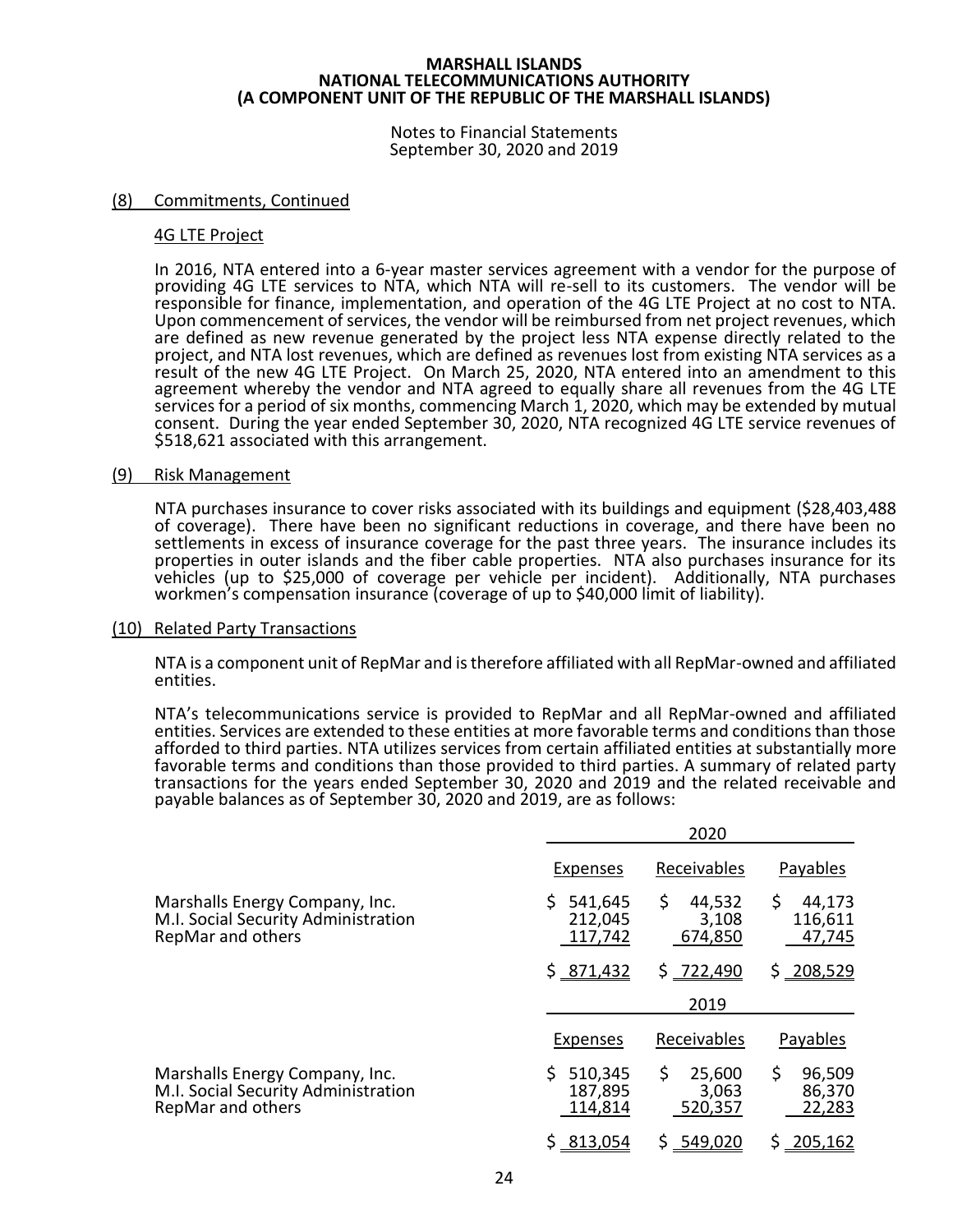Notes to Financial Statements September 30, 2020 and 2019

# (10) Related Party Transactions, Continued

During the years ended September 30, 2020 and 2019, NTA received a cash subsidy of \$1,590,000 and \$1,200,000, respectively, from RepMar for the purpose of funding RUS loan payments.

During the year ended September 30, 2020, NTA received \$147,824 from RepMar for the purpose of upgrading telecommunication services in the outer islands.

A summary of RepMar appropriations by funding source received by NTA for the years ended September 30, 2020 and 2019 is as follows:

|                                                                                                                              | 2020                          | 2019                                        |
|------------------------------------------------------------------------------------------------------------------------------|-------------------------------|---------------------------------------------|
| <b>General Fund - Operating Subsidy</b><br>ROC Taiwan - Operating Subsidy<br>ROC Taiwan - Upgrade Telecommunication Services | 950,000<br>640,000<br>147,824 | \$1,200,000<br>$\qquad \qquad \blacksquare$ |
|                                                                                                                              | \$1,737,824                   | \$1,200,000                                 |

In 2016, NTA received a cash advance of \$300,000 from RepMar for the purpose of providing funding for the 4G LTE Project, which is to be reimbursed by NTA. Reimbursement has yet to occur as of September 30, 2020 and 2019.

#### (11) Retirement Plan

NTA's retirement plan (the Plan) is a self-administered program established to pay retirement, disability and survivor income to employees and their survivors. The Plan is a contributory plan in which NTA contributes 100% of a participant's elective deferral up to 10 percent of the participant's annual salary. Participation is optional. NTA's Plan administrator include the President of NTA and certain members of management. Employer contributions to the Plan during the years ended September 30, 2020 and 2019 were \$43,685 and \$56,587, respectively. Management is of the opinion that the plan does not represent an asset or liability of NTA. At September 30, 2020 and 2019, plan assets were \$1,223,076 and \$1,186,091, respectively.

# (12) Contingencies

#### Litigation

At September 30, 2020, NTA is involved in a pending lawsuit. However, the amount of the award of damages is undeterminable as of September 30, 2020. Management is of the opinion that insurance will cover any potential claims. Therefore, no provision has been recorded in the accompanying financial statements for losses, if any, that may exceed insurable coverage.

#### Going Concern

The accompanying financial statements have been prepared in accordance with accounting principles generally accepted in the United States of America, which contemplates the continuation of NTA as a going concern. NTA depends on RepMar for cash subsidies to make payments on RUS loan balances. While RepMar has provided support in the past, it is uncertain whether RepMar is willing to continue to support NTA. The continuation of NTA's operations is dependent upon future financial support from RepMar in the form of operating subsidies and/or significant improvements in operations through the collection of long outstanding trade receivables and other matters. Additionally, in order for NTA to continue as a going concern, it may require RepMar's continued support to repay RUS debt as set forth in Note 7.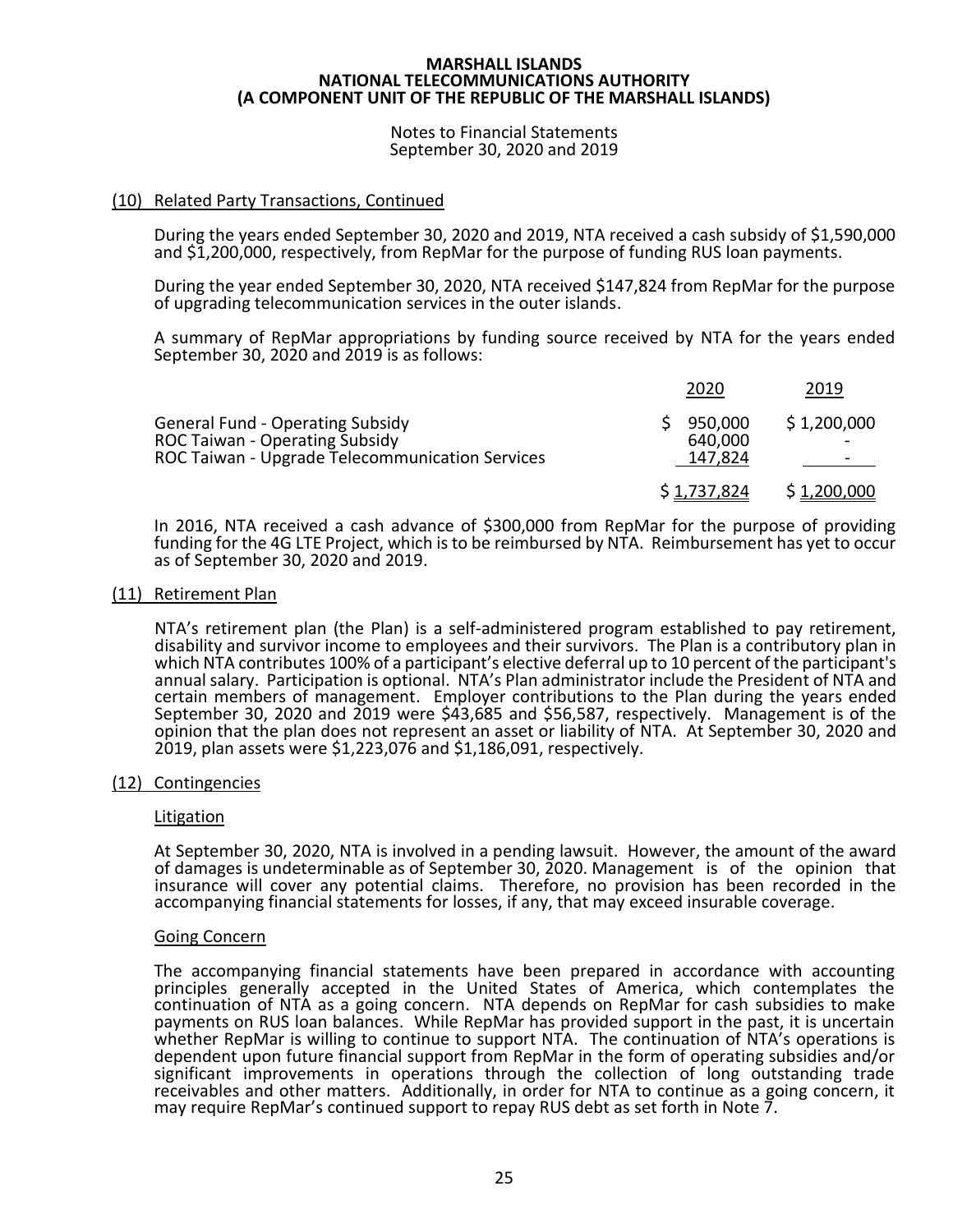Notes to Financial Statements September 30, 2020 and 2019

#### (13) COVID-19 Pandemic

On March 11, 2020, the World Health Organization declared the novel strain of coronavirus (COVID-19) a global pandemic and recommended the containment and mitigation measures worldwide. On October 28, 2020, one confirmed case was identified in the Marshall Islands that was subsequently isolated and contained. On November 17, 2020, an additional three cases were identified and which were isolated and contained. As of May 14, 2021, no community transmission has been identified. NTA has determined that should community transmission occur within the Marshall Islands, it may negatively impact NTA's business, results of operations, and financial position and NTA may become dependent upon the financial support of RepMar. However, the effect of the pandemic on RepMar is also uncertain and future available funding to RepMar component units may be limited. Therefore, while NTA expects this matter to potentially have a negative impact on its business, results of operations, and financial position, the related financial impact cannot be reasonably estimated at this time.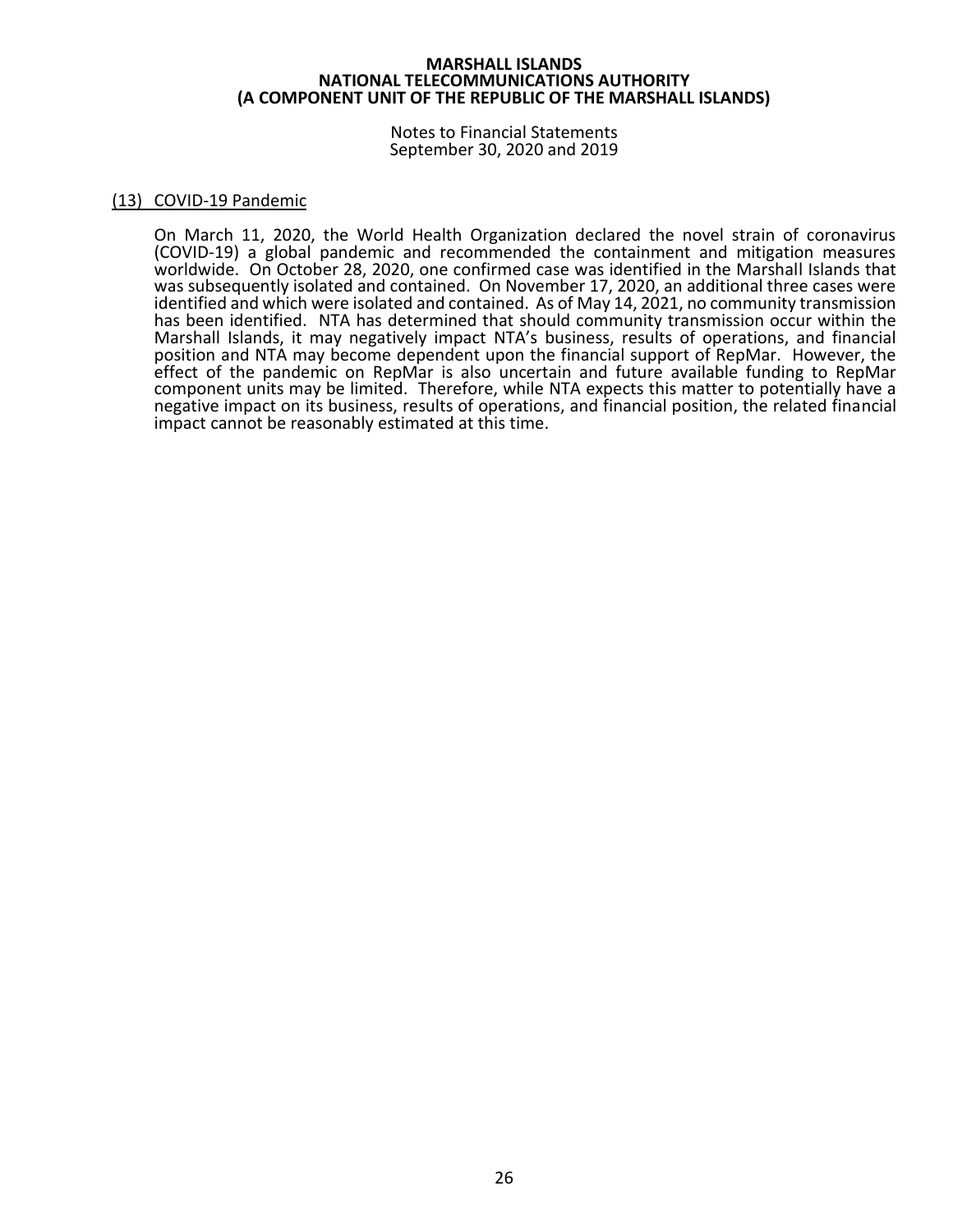# **Deloitte**.

Deloitte & Touche LLP 361 South Marine Corps Drive Tamuning, GU 96913 USA

Tel: +1 (671) 646-3884 Fax: +1 (671) 649-4265

www.deloitte.com

#### **INDEPENDENT AUDITORS' REPORT ON INTERNAL CONTROL OVER FINANCIAL REPORTING AND ON COMPLIANCE AND OTHER MATTERS BASED ON AN AUDIT OF FINANCIAL STATEMENTS PERFORMED IN ACCORDANCE WITH** *GOVERNMENT AUDITING STANDARDS*

Board of Directors Marshall Islands National Telecommunications Authority:

We have audited, in accordance with the auditing standards generally accepted in the United States of America and the standards applicable to financial audits contained in *Government Auditing Standards*  issued by the Comptroller General of the United States, the financial statements of the Marshall Islands National Telecommunications Authority (NTA), which comprise the statement of net position as of September 30, 2020 and the related statements of revenues, expenses, and changes in net position and of cash flows for the year then ended, and the related notes to the financial statements, and have issued our report thereon dated May 14, 2021.

# **Internal Control Over Financial Reporting**

In planning and performing our audit of the financial statements, we considered NTA's internal control over financial reporting (internal control) as a basis for designing audit procedures that are appropriate in the circumstances for the purpose of expressing our opinion on the financial statements, but not for the purpose of expressing an opinion on the effectiveness of NTA's internal control. Accordingly, we do not express an opinion on the effectiveness of NTA's internal control.

A *deficiency in internal control* exists when the design or operation of a control does not allow management or employees, in the normal course of performing their assigned functions, to prevent, or detect and correct, misstatements on a timely basis. A *material weakness* is a deficiency, or a combination of deficiencies, in internal control, such that there is a reasonable possibility that a material misstatement of the entity's financial statements will not be prevented, or detected and corrected on a timely basis.

Our consideration of internal control was for the limited purpose described in the first paragraph of this section and was not designed to identify all deficiencies in internal control that might be material weaknesses or significant deficiencies. Given these limitations, during our audit we did not identify any deficiencies in internal control that we consider to be material weaknesses. However, material weaknesses may exist that have not been identified.

# **Compliance and Other Matters**

As part of obtaining reasonable assurance about whether NTA's financial statements are free from material misstatement, we performed tests of its compliance with certain provisions of laws, regulations, contracts, and grant agreements, noncompliance with which could have a direct and material effect on the financial statements. However, providing an opinion on compliance with those provisions was not an objective of our audit, and accordingly, we do not express such an opinion. The results of our tests disclosed instances of noncompliance or other matters that are required to be reported under *Government Auditing Standards* and which are described in the accompanying Schedule of Findings and Responses as item 2020-001.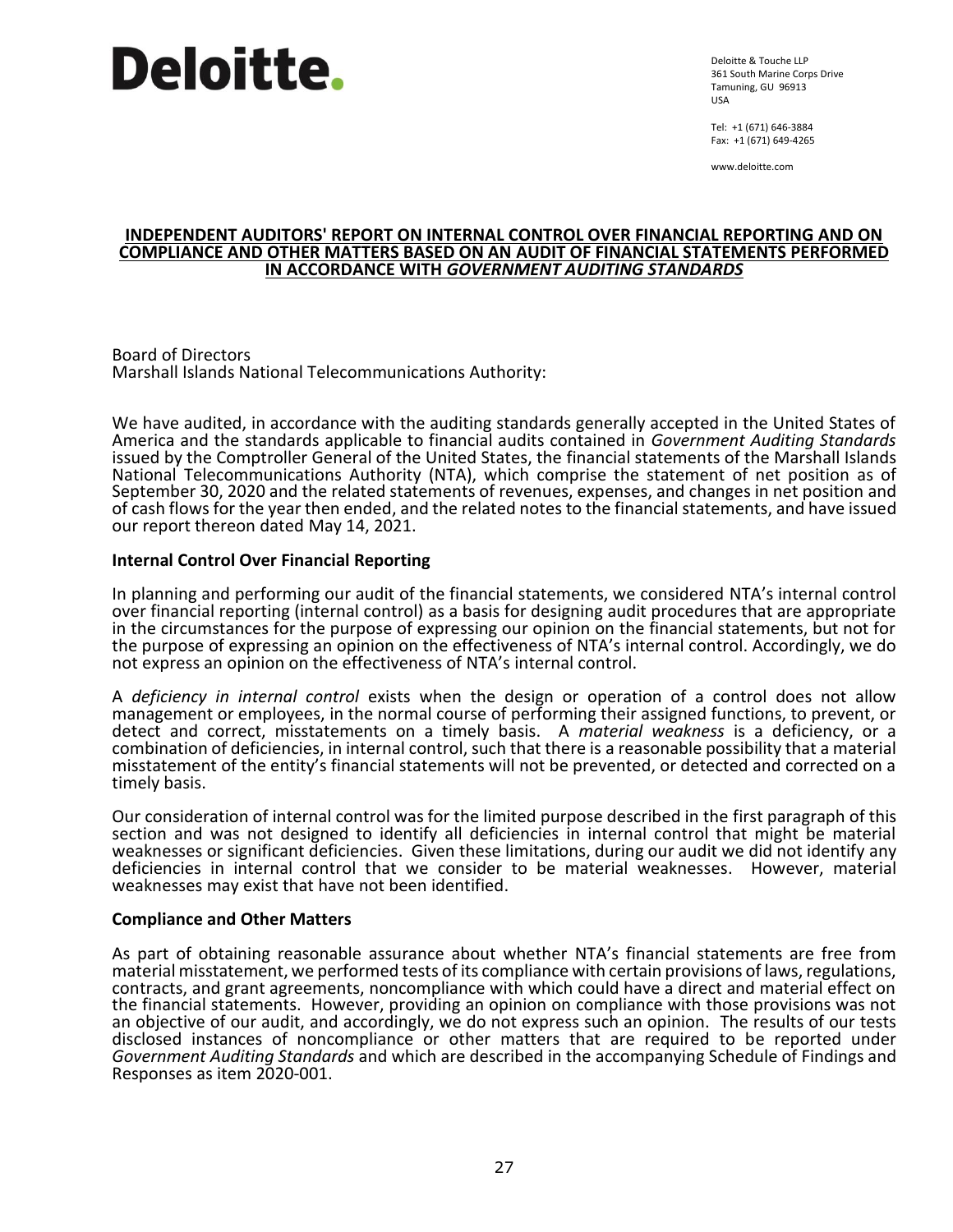# **Deloitte.**

# **NTA's Response to Findings**

NTA's responses to the findings identified in our audit are described in the accompanying Schedule of Findings and Responses. NTA's responses were not subjected to the auditing procedures applied in the audit of the financial statements and, accordingly, we express no opinion on them.

# **Purpose of this Report**

The purpose of this report is solely to describe the scope of our testing of internal control and compliance and the results of that testing, and not to provide an opinion on the effectiveness of the entity's internal control or on compliance. This report is an integral part of an audit performed in accordance with *Government Auditing Standards* in considering the entity's internal control and compliance. Accordingly, this communication is not suitable for any other purpose.

leloitte Nachell

May 14, 2021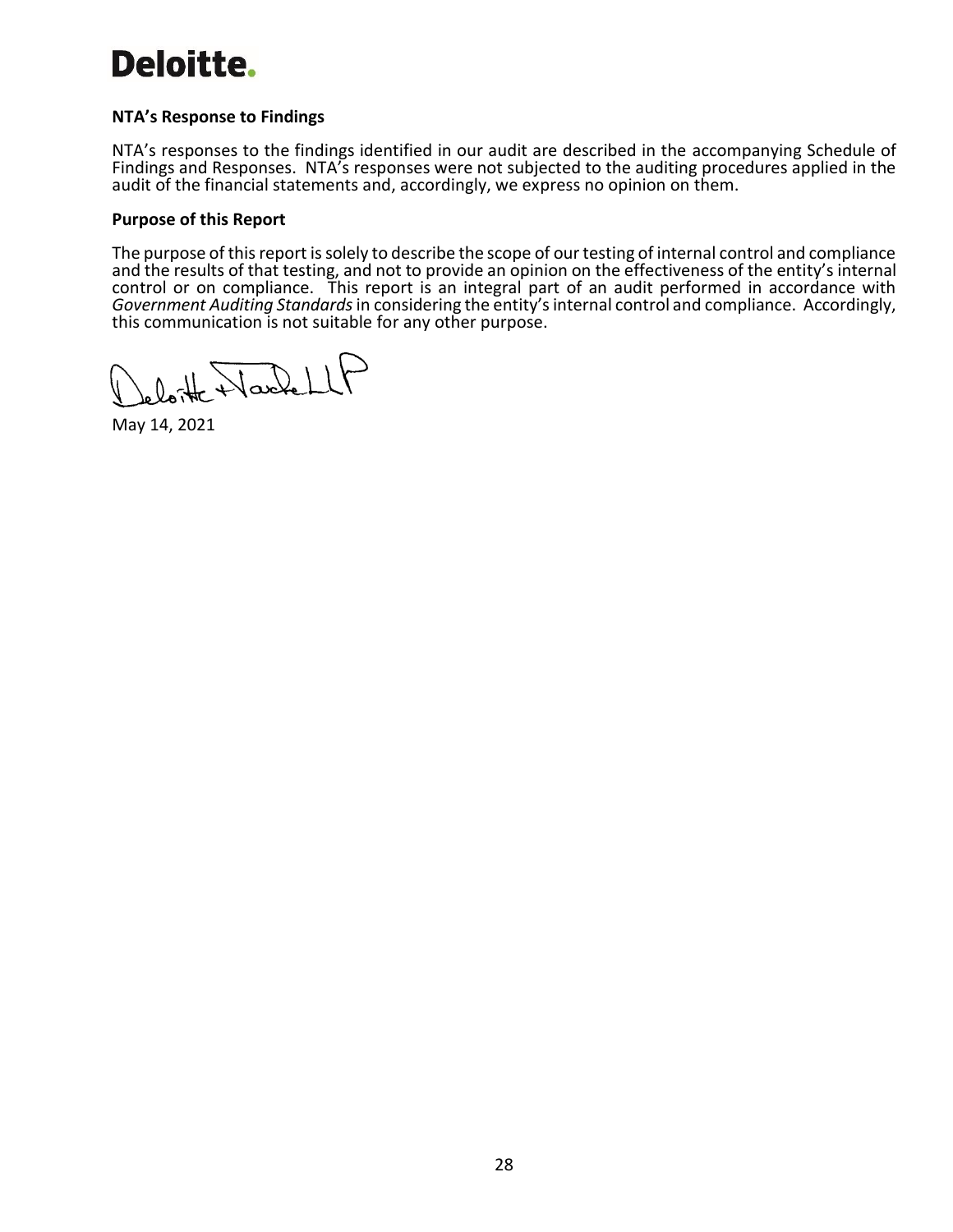#### **MARSHALL ISLANDS NATIONAL TELECOMMUNICATIONS AUTHORITY**

Schedule of Findings and Responses Year Ended September 30, 2020

Finding No. 2020-001

#### RUS Loan Covenants

Criteria: Section 5.12, *TIER Requirement*, of the RUS Loan Agreements stipulates that NTA shall maintain a TIER rate of 1.5 from December 31, 2012 until maturity of the loans.

Condition: For the year ended September 30, 2020, NTA achieved a 1.4 average TIER ratio.

Cause: Lack of sufficient operating revenues to cover operating expenses and to provide operating income to be in compliance with the prescribed ratio requirement.

Effect: Noncompliance with the average coverage ratio requirement prescribed by Section 5.12 of the RUS loan agreement.

Recommendation: We recommend management review NTA revenue sources and revisit operating cost efficiencies to assist in compliance with the RUS ratio requirement.

Prior year Status: The noncompliance of the RUS ratio requirement was reported as a finding in the prior year audits as items 2016-002, 2017-002, 2018-002 and 2019-002.

Auditee Response and Corrective Action Plan: Two new revenue streams were launched in the second quarter of financial year 2020 - the 4GLTE and the unlimited GSM plan. The 4GLTE revenue stream and the 2/3G VSAT neighbor islands capital projects were launched and implemented over time in financial years 2017 and 2019; however, the benefits are just being realized now. In financial year 2021, management anticipates additional revenue from 4GLTE of approximately \$480,000 for five months compared to financial year 2020 where only seven months of 4GLTE revenue was recognized when the revenue sharing agreement came into effect in March 2020. In addition, management anticipates an increase in GSM revenue from the nationwide unlimited rate plan and the activation of the neighbor island 2/3G VSAT sites.

In the current year, doubtful debts were recognized of over \$503,812 resulting in the direct reduction of net income, which is an important variable in the tier calculation. The tier calculation would have been met with an additional \$107,591 of net income. Management is working with the debtors on payment of the past due invoices in order to reverse the impact of the doubtful debt assessment in financial year 2021.

The management team is continuously working on ways to increase revenue and reduce operating costs to improve the net operating income and meet the tier ratio in the future.